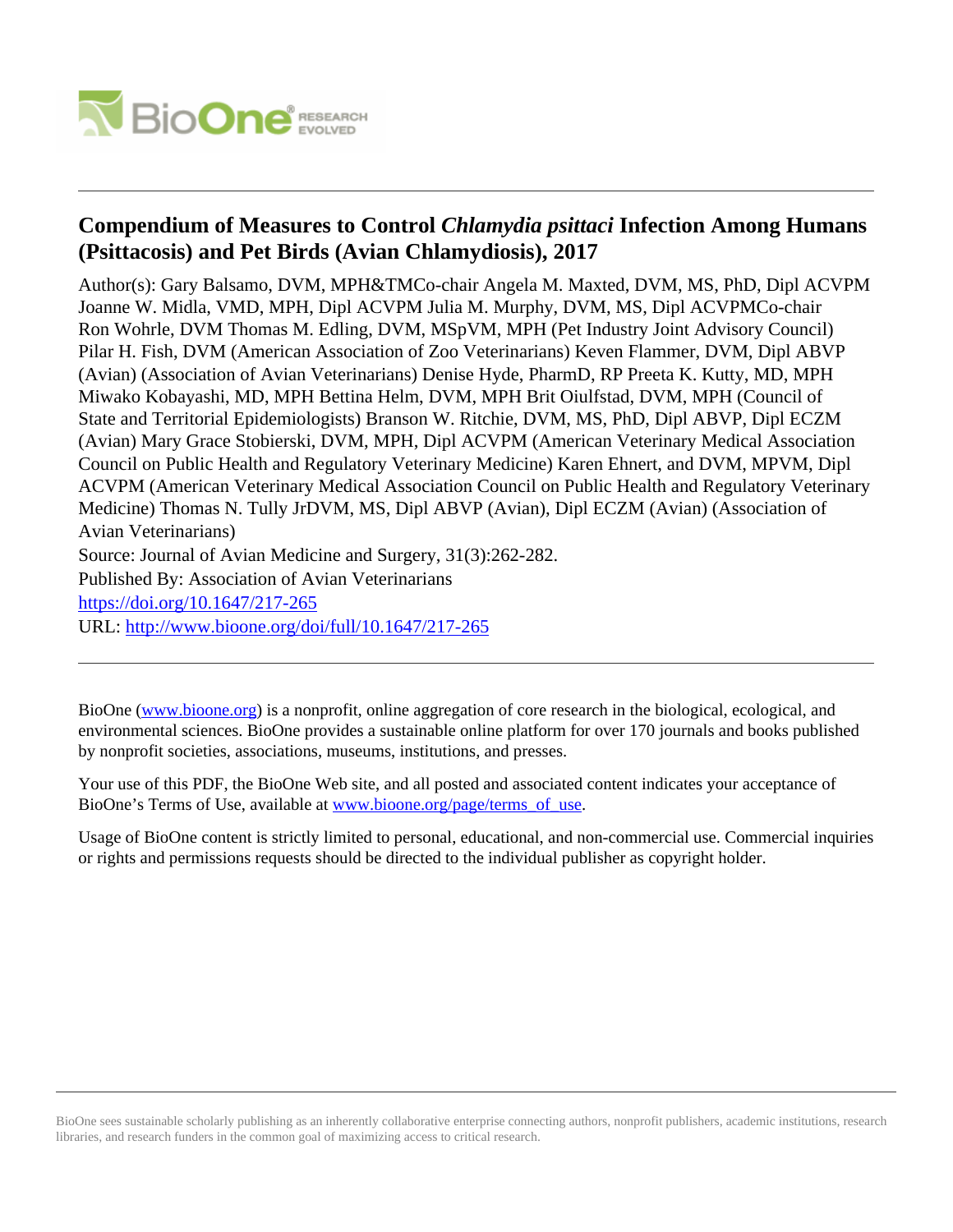# Compendium of Measures to Control Chlamydia psittaci Infection Among Humans (Psittacosis) and Pet Birds (Avian Chlamydiosis), 2017

Gary Balsamo, DVM, MPH&TM, Co-chair,<sup>a</sup> Angela M. Maxted, DVM, MS, PhD, Dipl ACVPM,<sup>a</sup> Joanne W. Midla, VMD, MPH, Dipl ACVPM,<sup>a</sup> Julia M. Murphy, DVM, MS, Dipl ACVPM, Co-chair,<sup>a</sup> Ron Wohrle, DVM,<sup>a</sup> Thomas M. Edling, DVM, MSpVM, MPH (Pet Industry Joint Advisory Council),<sup>b</sup> Pilar H. Fish, DVM (American Association of Zoo Veterinarians), $<sup>b</sup>$ </sup> Keven Flammer, DVM, Dipl ABVP (Avian) (Association of Avian Veterinarians), $<sup>b</sup>$ </sup> Denise Hyde, PharmD, RP,<sup>b</sup> Preeta K. Kutty, MD, MPH,<sup>b</sup> Miwako Kobayashi, MD, MPH,<sup>b</sup> Bettina Helm, DVM, MPH,<sup>b</sup> Brit Oiulfstad, DVM, MPH (Council of State and Territorial Epidemiologists), $<sup>b</sup>$ </sup> Branson W. Ritchie, DVM, MS, PhD, Dipl ABVP, Dipl ECZM (Avian),<sup>b</sup> Mary Grace Stobierski, DVM, MPH, Dipl ACVPM (American Veterinary Medical Association Council on Public Health and Regulatory Veterinary Medicine),<sup>b</sup> Karen Ehnert, DVM, MPVM, Dipl ACVPM (American Veterinary Medical Association Council on Public Health and Regulatory Veterinary Medicine),<sup>b</sup> and Thomas N. Tully Jr, DVM, MS, Dipl ABVP (Avian), Dipl ECZM (Avian) (Association of Avian Veterinarians) $<sup>b</sup>$ </sup>

Diseases, Centers for Disease Control and Prevention, 1600 Clifton Rd NE, MS C-25, Atlanta, GA 30329, USA (Kobayashi); US Department of Agriculture, Animal and Plant Health Inspection Service/Veterinary Services, Live Animal–Avian Imports, National Import Export Services, 4700 River Rd, Riverdale, MD 20737, USA (Helm); County of Los Angeles–Public Health, Acute Communicable Disease Control Program, 313 N Figueroa St, Rm 212, Los Angeles, CA 90012, USA (Oiulfstad); University of Georgia College of Veterinary Medicine, Infectious Disease Laboratory, 220 Riverbend Rd, Athens, GA 30602, USA (Ritchie); Michigan Department of Health and Human Services, 333 South Grand Ave, Lansing, MI 48909, USA (Stobierski); Los Angeles County Department of Public Health, 313 N Figueroa St, Rm 1127, Los Angeles, CA 90012, USA (Ehnert); Louisiana State University School of Veterinary Medicine, Department of Veterinary Clinical Sciences, Skip Bertman Dr, Baton Rouge, LA 70803, USA (Tully). Present address (Midla) US Food and Drug Administration Center, Office of New Animal Drug Evaluation, Division of Generic Animal Drugs, 7500 Standish Place, Rockville, MD 20855, USA.

<sup>b</sup> Consultant to the Committee.

On Behalf of the National Association of State Public Health Veterinarians Chlamydia psittaci Infection Among Humans (Psittacosis) and Pet Birds (Avian Chlamydiosis) Compendium Committee and Committee Consultants, 2017.

From the Louisiana Office of Public Health, Infectious Disease Epidemiology Section, 1450 Poydras Street, Suite 1641, New Orleans, LA 70112, USA (Balsamo); New York State Department of Health, Bureau of Communicable Disease Control, 651 Corning Tower, Albany, NY 12237, USA (Maxted); United States Food and Drug Administration, Office of New Animal Drug Evaluation, 7500 Standish Place, Rockville, MD 20855, USA (Midla); Virginia Department of Health, Office of Epidemiology, 109 Governor Street, Madison Building, 4th Floor, Richmond, VA 23218, USA (Murphy); Washington State Department of Health, Zoonotic and Vector-borne Diseases Program, 243 Israel Rd, Tumwater, WA 98501, USA (Wohrle); Petco Animal Supplies Inc, 10850 Via Frontera, San Diego, CA 92127, USA (Edling); National Aviary, 700 Arch Street, Pittsburgh, PA 15212, USA (Fish); College of Veterinary Medicine, North Carolina State University, 1040 William Moore Dr, Raleigh, NC 27607, USA (Flammer); The Eden Alternative, 1900 Clinton Ave, PO Box 18369, Rochester, NY 14618, USA (Hyde); Division of Healthcare Quality Promotion, Centers for Disease Control and Prevention, 1600 Clifton Rd NE, MS A31, Atlanta, GA 30329, USA (Kutty); Division of Bacterial

<sup>a</sup> Committee member.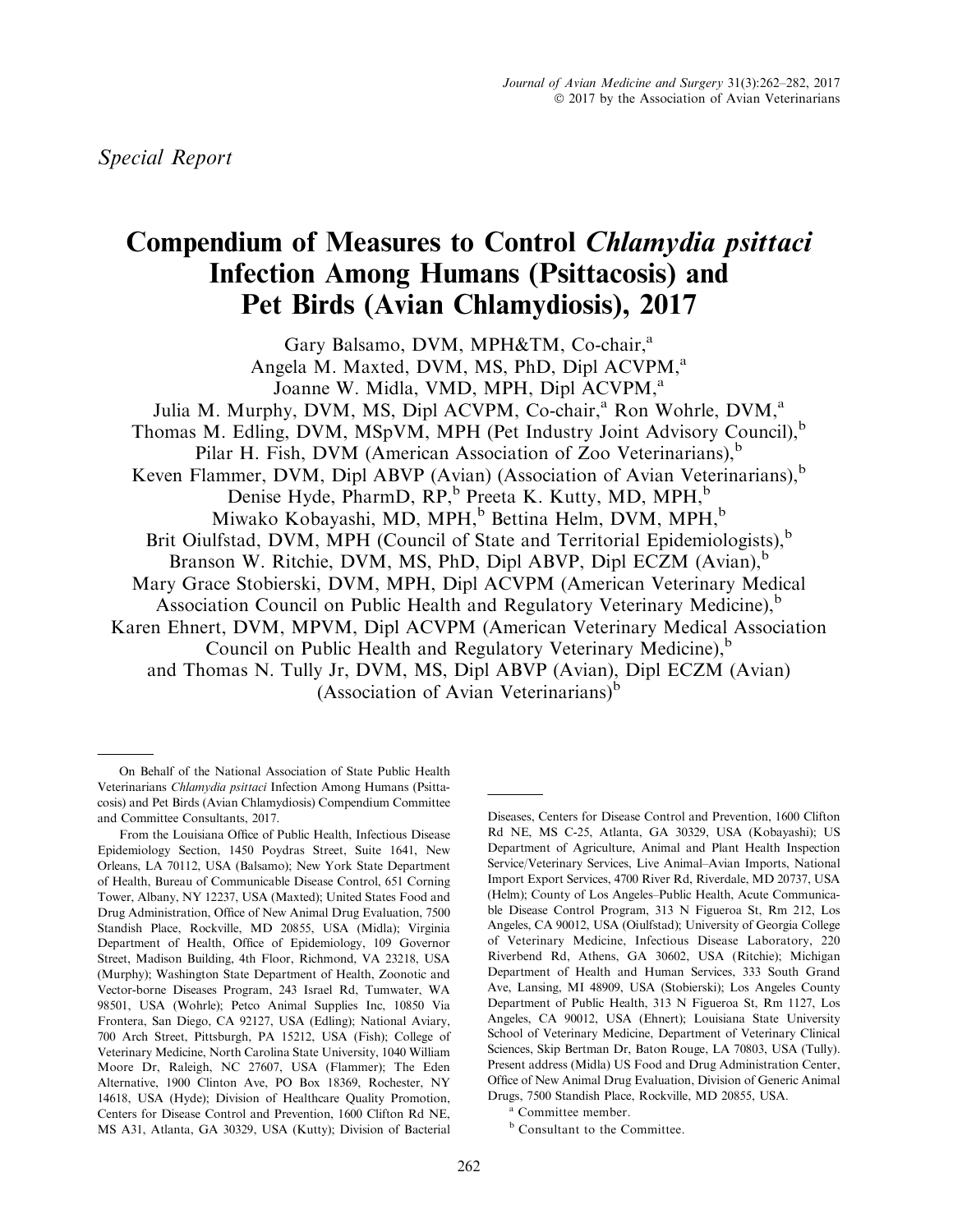Abstract: Psittacosis, also known as parrot fever and ornithosis, is a bacterial infection that can cause severe pneumonia and other serious health problems in humans. It is caused by *Chlamydia* psittaci. Reclassification of the order Chlamydiales in 1999 into 2 genera (Chlamydia and Chlamydophila) was not wholly accepted or adopted. This resulted in a reversion to the single, original genus Chlamydia, which now encompasses all 9 species including Chlamydia psittaci. During 2003–2014, 112 human cases of psittacosis were reported to the Centers for Disease Control and Prevention through the Nationally Notifiable Diseases Surveillance System. While many types of birds can be infected by  $C$  *psittaci*, in general, the literature suggests that human cases can most often occur after exposure to infected parrot-type birds kept as pets, especially cockatiels, parakeets, and conures. In birds, C psittaci infection is referred to as avian chlamydiosis. Infected birds shed the bacteria through feces and nasal discharges, and humans become infected from exposure to these materials. This compendium provides information about psittacosis and avian chlamydiosis to public health officials, physicians, veterinarians, the pet bird industry, and others concerned with controlling these diseases and protecting public health. The recommendations in this compendium provide standardized procedures to control  $C$  psittaci infections. This document will be reviewed and revised as necessary, and the most current version replaces all previous versions. This document was last revised in 2010. Major changes in this version include a recommendation for a shorter treatment time for birds with avian chlamydiosis, additional information about diagnostic testing, including genotyping, clearer language associated with personal protective equipment recommended for those caring for confirmed or exposed birds, and incorporating a grading scale with recommendations generally based on the United States Preventive Services Task Force's methods.

Key words: psittacosis, avian chlamydiosis, Chlamydia psittaci, compendium, avian, pet bird

#### Introduction

Chlamydia psittaci is a member of the family Chlamydiaceae.<sup>1</sup> To date, at least 8 serovars and 8 corresponding genotypes are well described.<sup>2</sup> Characterization of C psittaci to the genotype level from cultured isolates is important in our understanding of the epidemiology and clinical impact of this bacterium in animals and humans, and its application is encouraged, particularly in outbreak settings. $3-9$  In some cases, these obligate intracellular bacteria can be transmitted from birds to humans; the resulting infection is referred to as psittacosis (also known as parrot fever and ornithosis). A range of clinical outcomes has been reported in association with human cases of psittacosis, from the more common subclinical or brief, self-limiting, influenza-like illness to the less commonly reported fulminant psittacosis with multi-organ failure. $3,10-13$  With appropriate treatment, the infection is rarely fatal.

The most recent time period for which complete diagnostic and patient information, like exposure, is available on reported human cases is from 2006 to 2012. During this time period, 58 human cases of psittacosis were reported (mean 8.3/y, range 2– 21/y) to the Centers for Disease Control and Prevention  $(CDC)$ .<sup>14</sup> Of the 58 cases, specific diagnostic information was available for only 30, and of those, only 2 (7%) were confirmed by culture. For the remaining reports, diagnosis was based only on serologic testing, which lacks specificity and can be difficult to interpret. The above count may not be an accurate reflection of the actual number of human cases due to limited testing and inadequacies of historic diagnostic techniques. Newer diagnostic tests, such as realtime polymerase chain reaction (PCR), are now available, although within specialized laboratories. Trends in human psittacosis should therefore be interpreted with caution, taking into account limitations in public health surveillance discussed in more detail below.

Although other types of exposure resulting in illness have been reported, contact with birds appears to be the primary risk factor for illness.10,11,15,16 Persons at greatest risk include those exposed to birds via recreational or occupational exposure, such as pet bird owners and breeders, pet shop employees, zoo employees, poultry workers, veterinarians, diagnostic laboratorians, and wildlife workers. $^{3,12,17-35}$  Because not all patients recall avian exposure, C psittaci should be considered in patients with clinically compatible symptoms. For instance, of the 26 cases reported during 2006–2012 where exposure was recorded, 19 (73%) reported avian exposure. In addition to transmission through direct contact with birds, particularly if the birds were ill or recently acquired, human infection can also result from indirect environmental exposure.  $6,12,21,28,36-48$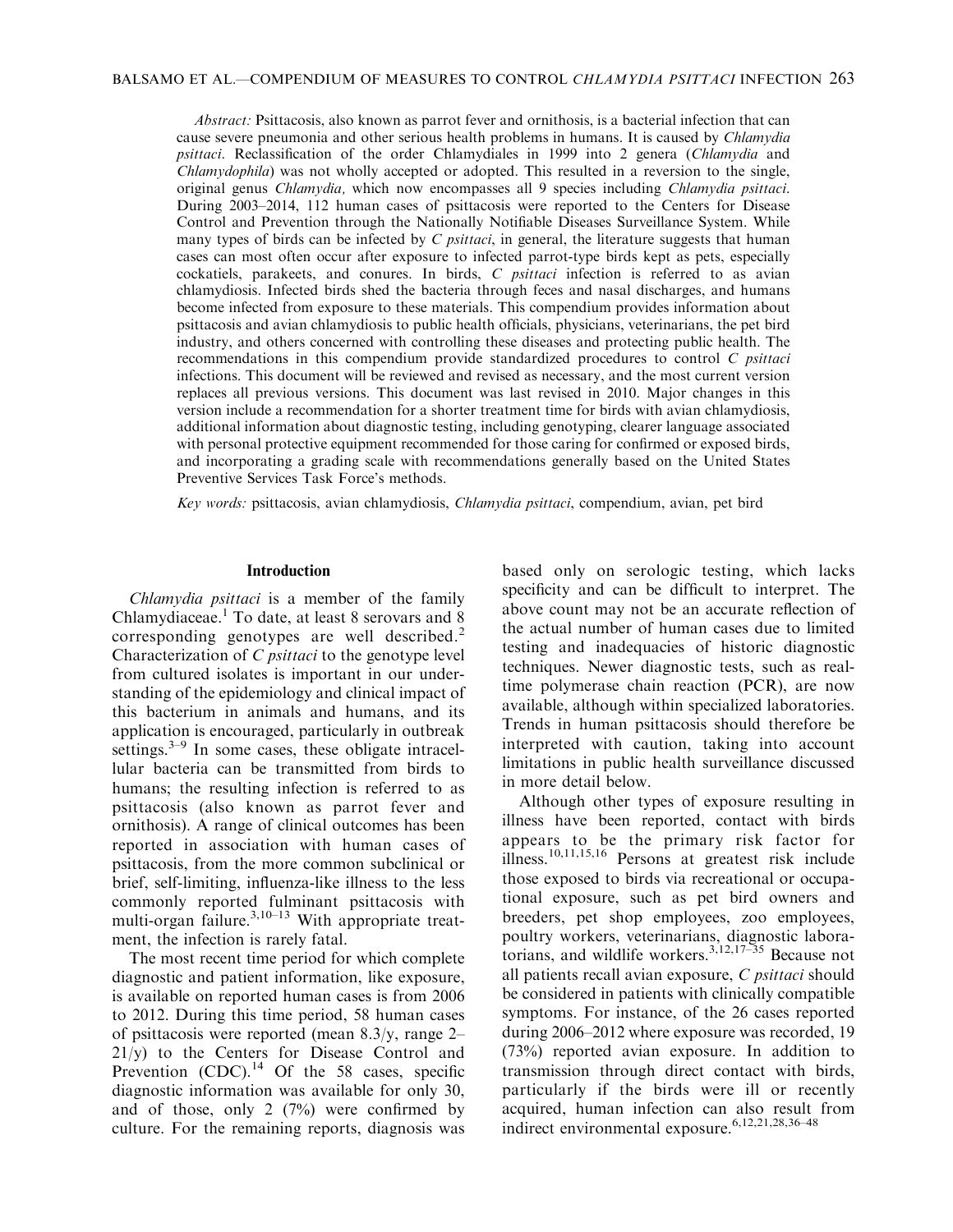In this compendium, C psittaci infection in birds is referred to as avian chlamydiosis. Chlamydial organisms have been isolated from more than 460 bird species from  $30$  orders<sup>49</sup> but are most commonly identified in psittacine (parrot-type) birds, especially cockatiels and budgerigars (also called parakeets or budgies). Among nonpsittacine birds, infection with C psittaci occurs most frequently in pigeons and doves.<sup>11,49,50</sup> Among poultry species, occupational illness has been associated with turkeys in the United States and other countries, as well as chickens and ducks in Europe.7,8,24,29 Avian chlamydiosis can occur in birds in the scientific order Passeriformes, such as canaries and finches, but is less frequently diagnosed.11,12,49,51–53

#### Purpose and Methodology

The recommendations in this compendium provide standardized procedures for managing avian chlamydiosis in the pet bird population, which is an essential step in efforts to reduce psittacosis among humans. Additionally, this compendium offers information and guidance regarding human illness, including diagnosis and treatment. This compendium is intended to guide public health officials, physicians, veterinarians, the pet bird industry, and others concerned with the control of  $C$  *psittaci* infection and the protection of public health.

To identify relevant literature, a comprehensive search of PubMed was performed by using various combinations of search terms including, but not limited to: psittacosis, Chlamydia psittaci, Chlamydophila psittaci, C. psittaci, pneumonia, ornithosis, respiratory, human, diagnosis, testing, treatment, pet bird, wild bird, and avian. Relevant literature was also obtained through reviewing the references of papers identified by the PubMed search, as well as references put forward by members of and consultants to the compendium committee. With one exception, only English-language manuscripts that were available via an online source were reviewed, but no restriction was placed on year of publication. An article was included as a reference to support specific information or recommendations if its content aligned with the purpose of the compendium. Additional references and resources were identified via the websites of public health agencies, such as the CDC and state health departments, academic institutions, labor agencies (eg, Occupational Safety and Health Administration), and animal health agencies (eg, United States Department of Agriculture).

Each of the overarching recommendations for controlling infections in humans and birds (part III) has been assigned a level of evidence, using the level of evidence scale developed by the United States Preventive Services Task Force (USPSTF) as a general framework, to assist the reader in assessing the body of literature available to support the recommendation. $54$  The committee identified articles relevant to each recommendation and then categorized each by study type: randomized controlled trial, systematic review, cohort study, case-control study, case series, and case report. The committee then further categorized each article in accordance with a USPSTF hierarchy of research design.<sup>55</sup> An aggregate level of evidence, generally based on the guidance developed by the USPSTF combined with the committee's judgment, was then assigned to each recommendation as varying levels of evidence are associated with the literature used to support each recommendation (Table 1). Levels of evidence assigned did not include an assessment of economic impact of a recommendation or economic impact of harm done by a recommendation, as very little literature in regard to psittacosis prevention measures in these areas could be found.

### Part I. Infection in Humans (Psittacosis)

#### Limitations of human psittacosis surveillance

While psittacosis is a nationally notifiable disease, a number of factors might limit completeness of reporting and thus impact our understanding of epidemiological risk factors and trends in disease incidence (eg, by race and other demographic factors). Human illness with C psittaci is uncommonly reported, and complete patient information is not always available. Clinical differentiation of illness caused by  $C$  *psittaci* and illness caused by the more common human pathogen Chlamydia pneumoniae can be difficult. Additionally, infections resulting in milder illnesses might not be recognized and reported to public health authorities. Moreover, until recently, the diagnostic tests, such as serology, available for C psittaci displayed cross-reactivity with other Chlamydia spp; therefore, clinical reports in which serology alone is used as the basis for a diagnosis should be interpreted with caution.<sup>10,56</sup> To improve the quality and completeness of public health surveillance data, human healthcare personnel are encouraged to contact public health authorities early to discuss diagnostic options when psittacosis is being considered in the differential diagnosis for a patient being evaluated, and public health author-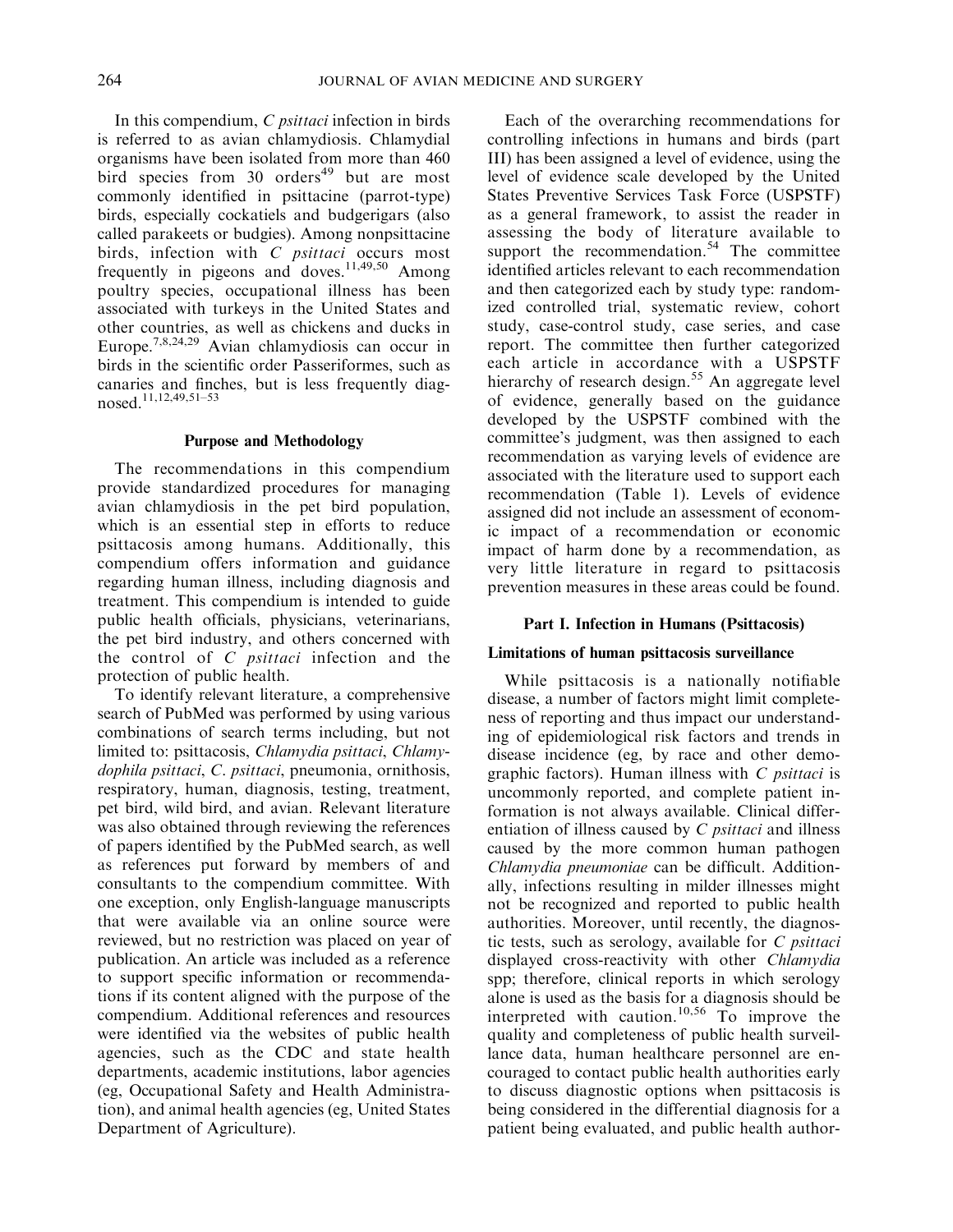| Recommendation                                                                                                                                                          | Supporting evidence                                                          | Grade <sup>a</sup> |
|-------------------------------------------------------------------------------------------------------------------------------------------------------------------------|------------------------------------------------------------------------------|--------------------|
| Educate persons at risk and healthcare providers<br>about psittacosis                                                                                                   | 7, 8, 12, 13, 18, 19, 21-27, 29, 30, 36, 39, 42,<br>48, 56, 59, 100, 108–114 | B                  |
| Reduce risk of human infection when caring for<br>ill or exposed birds                                                                                                  | 6, 18–20, 29, 33, 44, 56, 99, 110, 111, 115, 116                             | B                  |
| Maintain accurate records of all bird-related<br>transactions for at least 1 year to aid in<br>identifying sources of infected birds and<br>potentially exposed persons | 3, 28, 110, 117                                                              | B                  |
| Avoid purchasing or selling birds that have signs<br>consistent with avian chlamydiosis                                                                                 | 7, 110                                                                       | C                  |
| Avoid mixing birds from multiple sources                                                                                                                                | 3, 19, 27, 53, 100, 118                                                      | B                  |
| Quarantine newly acquired or exposed birds and<br>isolate ill birds                                                                                                     | 7, 19, 99, 110, 112, 118                                                     | $\mathsf{A}$       |
| Test birds before they are to be boarded or sold<br>on consignment                                                                                                      | 3, 119                                                                       | B                  |
| Screen birds with frequent public contact                                                                                                                               | 19, 119                                                                      | B                  |
| Practice preventive husbandry                                                                                                                                           | 7, 19, 24, 27, 29, 48, 53, 99, 100, 110                                      | B                  |
| Control transmission from infected and exposed<br>birds                                                                                                                 | 19, 27, 53, 110, 115, 118, 120                                               | B                  |
| Use disinfection measures                                                                                                                                               | 11, 25, 27, 29, 99, 118, 120                                                 | A                  |

Table 1. Recommendation grades associated with supporting evidence.

<sup>a</sup> A: The committee strongly recommends the routine use of this prevention measure because there is good evidence from well-designed studies that it improves health outcomes and because the magnitude of its net benefit is substantial. B: The committee recommends the routine use of this prevention measure because there is at least fair evidence from studies that it contributes to an improvement in health outcomes or it is reasonable to assume that if this prevention measure was not in place health outcomes would suffer as a result and because the magnitude of its net benefits outweighs harms. C: The committee recommends the routine use of this prevention measure because it may contribute to an improvement in health outcomes, seems to be a reasonable prevention measure to employ, and is thought unlikely to do harm, although the evidence for this recommendation is based largely on a combination of opinions of respected authorities, clinical experience, case reports, or reports of expert committees.

ities are encouraged to gather comprehensive case information as guided by the Psittacosis Case Report Form available at http://www.nasphv.org/ documentsCompendiaPsittacosis.html.

### Transmission

The disease resulting from C *psittaci* infection in humans is called psittacosis. Most infections are acquired from exposure to psittacine birds, although transmission has also been documented from poultry and free-ranging birds, including doves, pigeons, birds of prey, and shorebirds.<sup>18,46,47,57–59</sup> Human infection with C psittaci usually occurs when a person inhales organisms that have been aerosolized from dried feces or respiratory tract secretions of infected birds. Other means of exposure include mouth-to-beak contact and handling of infected birds' plumage and tissues. Because not all patients report avian exposure, C psittaci infection should be considered in patients with clinically compatible symptoms. Based on the small number of cases that were reported to the CDC during 2003–2014, the main age group affected includes persons aged 40–64 years; however, it is unclear whether this is because of agerelated differences in susceptibility or exposure.<sup>60</sup> Chlamydia psittaci is a rarely reported etiology of pneumonia and, based on reports in current literature, seems to account for very few cases of pneumonia requiring hospitalization.<sup>10,61–65</sup> Chlamydia psittaci has not been reported to be among the bacterial infections more commonly diagnosed in patients with human immunodeficiency virus, and currently, pet birds are thought to pose a low risk to the health of immunocompromised persons.<sup>66,67</sup> Case reports of adverse pregnancy outcomes associated with psittacosis infection during pregnancy have been published; diagnosis of C psittaci infection in these cases was primarily based on serologic testing.<sup>68-70</sup>

Person-to-person transmission of psittacosis is possible but thought to be rare.<sup>71-74</sup> Standard infection-control precautions are typically sufficient for the medical management of humans with psittacosis, and specific isolation procedures (eg, private room, negative pressure air flow, masks) are not indicated, unless there is evidence of person-to-person transmission.<sup>15,72–75</sup> Currently, there is no recommendation for droplet precau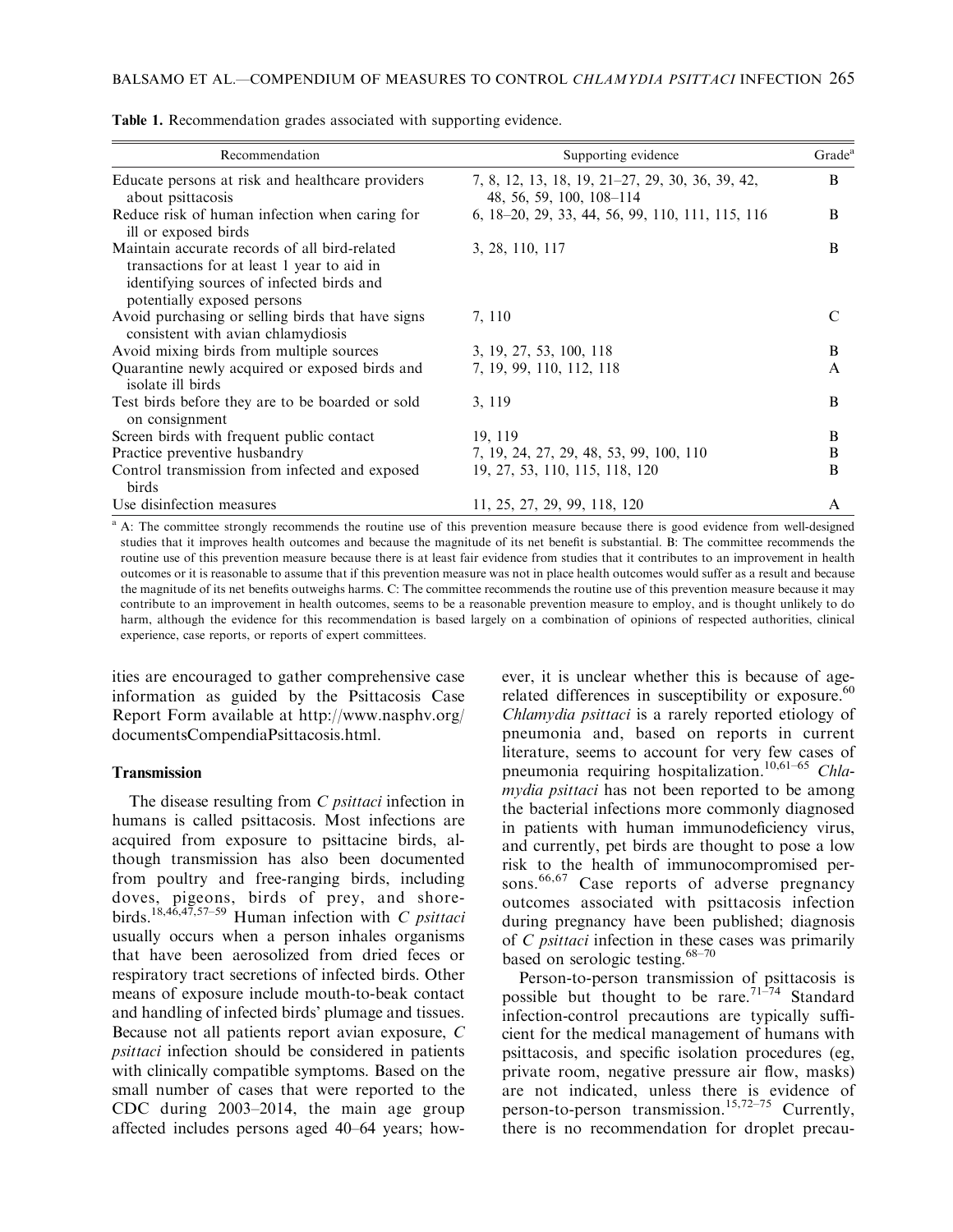tions. If there is evidence of person-to-person transmission, the local and/or state health department should be contacted for further guidance.

Other potential modes of transmission, such as exposure to urban pigeon colonies, have been reported but appear to be uncommon.42–47

### Clinical signs and symptoms

The onset of illness typically follows an incubation period of 5–14 days, but, historically, longer periods have been reported based on the results of serologic testing.<sup>76</sup> The severity of the disease ranges from a mild, nonspecific illness to a systemic illness with severe pneumonia and, rarely, death.<sup>3,10,32,37</sup> Before antimicrobial agents were available, 15%–20% of humans with respiratory infections with *Chlamydia* species infection  $\text{died};^{77}$  however, mortality has been extremely rare since the advent of antibiotics. Humans with symptomatic infections typically have an abrupt onset of fever, chills, headache, malaise, and myalgia. A nonproductive cough is usually present and can be accompanied by breathing difficulty or chest tightness. A pulse-temperature dissociation (fever without increased pulse rate), enlarged spleen, or nonspecific rash is sometimes observed. Auscultatory findings may underestimate the extent of pulmonary involvement. Radiographic findings may include lobar or interstitial infiltrates. The differential diagnosis of C psittaci pneumonia includes infection with Coxiella burnetii, Histoplasma capsulatum, Mycoplasma pneumoniae, Legionella species, C pneumoniae, and respiratory viruses such as influenza. Infection with C psittaci has been reported to affect organ systems other than the respiratory tract, resulting in conditions including endocarditis, myocarditis, hepatitis, arthritis, keratoconjunctivitis, encephalitis, and ocular adnexal lymphoma.10,15,56,78–84

### Case definition for public health surveillance

CDC and the Council of State and Territorial Epidemiologists have established national case definitions for epidemiologic surveillance of psittacosis (available at https://wwwn.cdc.gov/nndss/ conditions/psittacosis/case-definition/2010/). These case classifications should not be used as the sole criteria for establishing a clinical diagnosis or determining medical management. Please refer to the diagnosis section for further information about diagnostic test interpretation and limitations.

### **Diagnosis**

Historically, diagnoses have been established based on clinical presentation and a positive serological result using microimmunofluorescence (MIF) with paired sera. While the MIF is generally more sensitive and specific than complement fixation (CF) tests, $85$  the test still displays crossreactivity with other *Chlamydia* species in some instances. Because of this, a titer less than 1:128 should be interpreted with caution, and true acute (obtained as close to the onset of symptoms) and convalescent (ideally taken 2–4 weeks later) specimen tests are required for proper interpretation. Additionally, if antimicrobial therapy has been initiated, antibody responses may be delayed or diminished such that a third serum specimen taken 4–6 weeks after the acute specimen should be considered. All serologic testing should be done simultaneously within a single laboratory to ensure consistency of results. Although serologic testing is more commonly used and available than molecular testing, results can often be ambiguous, subjective in their interpretation, and misleading due to inherent limitations of this approach. If possible, serology should be considered a supportive test that augments the findings of other more reliable assays, such as nucleic acid–based tests.<sup>86</sup>

More recently, molecular testing involving nucleic acid amplification, such as PCR, has increased in both reliability and availability.<sup>8,20,48,87,88</sup> Real-time PCR assays are now available within specialized laboratories (Table 2). These tests can be run on respiratory specimens, blood, and tissues, if warranted. In addition to being highly sensitive and specific for C *psittaci*, nucleic acid–based tests can provide capacity for strain genotyping. Because proper sample collection techniques and handling are critical to obtain accurate test results, clinical laboratories performing these tests should be contacted directly for specifics on specimen submission (Table 2). Currently, PCR testing is not Clinical Laboratory Improvement Amendments validated. Diagnostic tests should always be interpreted in light of a patient's history, clinical presentation, and response to treatment.

Chlamydia psittaci can also be isolated from the patient's sputum, pleural fluid, or clotted blood during acute illness and before treatment with antimicrobial agents; however, culture is performed by few laboratories because of the technical difficulty and occupational safety concerns associated with handling human tissues and fluids that may contain a biosafety level 3 pathogen such as C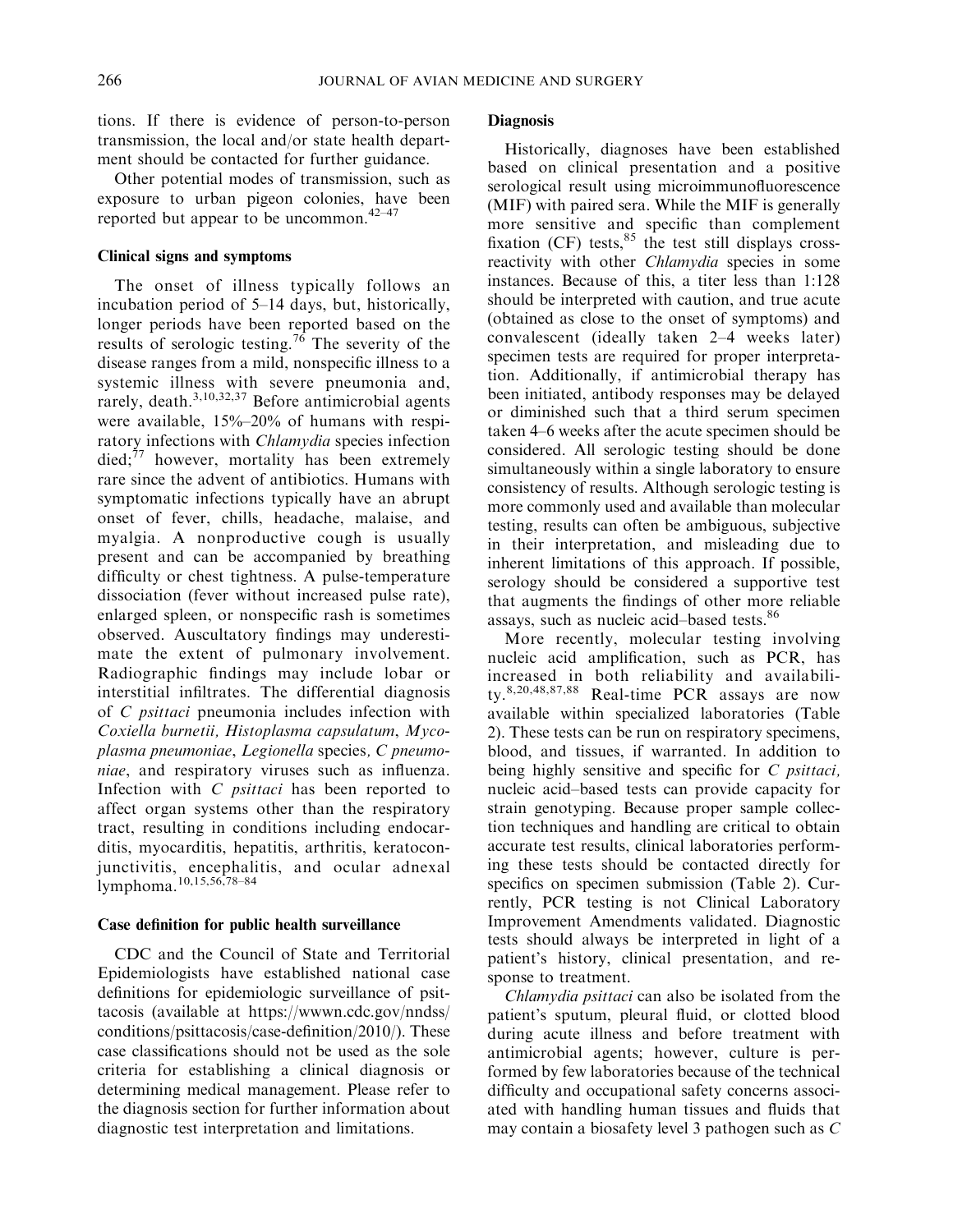| Laboratory                                                                                                                | Tests performed                                       | Telephone number/web site                                                                                        |
|---------------------------------------------------------------------------------------------------------------------------|-------------------------------------------------------|------------------------------------------------------------------------------------------------------------------|
| Focus Diagnostics Inc (Quest)<br>subsidiary), Cypress, CA, USA <sup>a</sup>                                               | MIF (IgM, IgA, IgG)                                   | (800) 445-4032<br>www.focusdx.com                                                                                |
| Laboratory Corporation of America,<br>Burlington, NC, USA <sup>a</sup>                                                    | Culture, MIF (IgM, IgG)                               | $(800)$ 222-7566<br>www.labcorp.com                                                                              |
| Quest Diagnostics Nichols Institute,<br>Valencia, CA, USA <sup>a</sup>                                                    | IFA $(IgM, IgG, IgA)$                                 | $(800)$ 421-4449<br>www.specialtylabs.com                                                                        |
| Pneumonia Response and<br>Surveillance Laboratory,<br>Respiratory Diseases Branch,<br>CDC, Atlanta, GA, USA <sup>ab</sup> | PCR, culture, genotyping<br>(multiple specimen types) | (404) 639-4921<br>http://www.cdc.gov/laboratory/specimen-<br>submission/detail.html?CDCTestCode<br>$=$ CDC-10153 |

Table 2. Laboratories that test human specimens for Chlamydia psittaci.

Abbreviations: CDC indicates Centers for Disease Control; IFA, indirect fluorescence antibody; IgA, immunoglobulin A; IgG, immunoglobulin G; IgM, immunoglobulin M; MIF, microimmunofluorescence; PCR, polymerase chain reaction.

<sup>a</sup> During December 2015–May 2016, an internet search was performed, and individual laboratories were contacted to obtain information regarding the availability of the diagnostic tests.

b CDC is a reference laboratory, and samples must be submitted through state health departments. Some state public health laboratories may also offer testing.

psittaci.<sup>89,90</sup> Testing for C psittaci should include a swab of a respiratory specimen for PCR-based testing and culture. These samples should be submitted to specialized laboratories (Table  $2)$ <sup>87,91</sup> Additionally, paired serum samples collected 2–4 weeks apart, ideally 21 days apart, should be evaluated at the same laboratory at the same time.

### Laboratories that test human specimens for Chlamydiaceae

Information about laboratory testing is available from state public health departments. Human healthcare providers are encouraged to contact health department personnel early in the course of a patient's illness to discuss testing, particularly with regard to requesting PCR-based testing via CDC's Respiratory Diseases Division, and assistance with case investigation. Certain laboratories accept human specimens to confirm C psittaci infection through culture, MIF, or PCR (Table 2). Other sources not included in this table may also be available. Inclusion in Table 2 does not imply endorsement by the National Association of State Public Health Veterinarians or constituent institutions.

#### Treatment

Tetracycline antibiotics are the drug of choice for C *psittaci* infection in humans.<sup>92</sup> Typically, mild to moderate illnesses can be treated with oral doxycycline or tetracycline hydrochloride. Severely ill patients typically require treatment with intravenous (IV) doxycycline hyclate. Clinicians should consult a current formulary for drug doses and

treatment length recommendations.<sup>92,93</sup> In addition, clinicians should consider consulting with an infectious disease specialist for guidance in regard to specific patient management. Most C psittaci infections are responsive to antibiotics within 1–2 days; however, relapses can occur. Although in vivo efficacy has not been determined, macrolide antibiotics are considered the best alternative agents in patients for whom tetracyclines are contraindicated. As has been proposed for the treatment of Rocky Mountain spotted fever, if the benefits outweigh the risks (especially if the alternative medicine is not effective and it is a life-threatening situation), a tetracycline, such as doxycycline, could be considered in children.<sup>93-95</sup> Prophylactic antibiotics are not routinely administered after a suspected exposure to  $C$  *psittaci* but may be considered in some circumstances.

### Part II. Infection in Birds (Avian Chlamydiosis)

### **Transmission**

Chlamydia psittaci may be excreted in ocular and nasal discharges and/or feces; shedding routes may vary by species.<sup>11,96–98</sup> The length of time a bird sheds the organism can also vary depending on the Chlamydia strain and host.<sup>11,96,97</sup> The organism is environmentally labile but can remain infectious for over a month if protected by organic debris (eg, litter and feces).11,98,99 Some infected birds can appear healthy or have subtle clinical signs while shedding the organism. $98,99$  Active disease can appear with no identifiable exposure or risk factor. Shedding can be exacerbated by stress factors, including reproductive activities,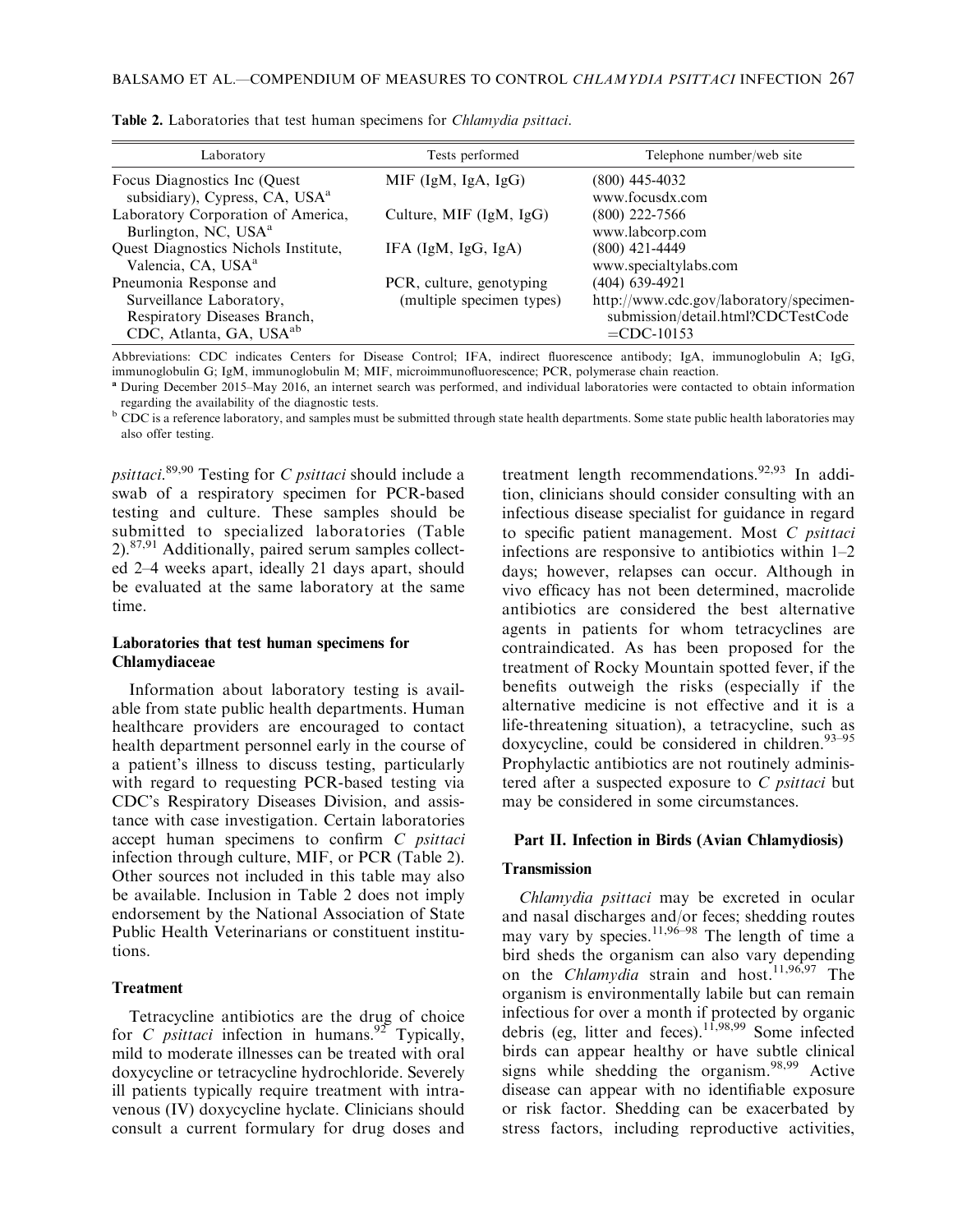rearing of young, relocation, shipping, crowding, injury, illness, and temperature extremes. $11,98-100$ 

### Clinical signs

The usual incubation period of  $C$  *psittaci* infection ranges from 3 days to several weeks.<sup>101,102</sup> The severity of illness can range from subtle upper respiratory disease or mild conjunctivitis to death and depends on the virulence of the particular Chlamydia strain and the immune status of the host.<sup>103</sup> When clinical signs of avian chlamydiosis are apparent, they are nonspecific, may be subtle, and can include any or all of the following: lethargy, anorexia, ruffled feathers, conjunctivitis, ocular or nasal discharge or other clinical signs consistent with upper respiratory disease, diarrhea, and signs of liver disease such as excretion of green to yellow-green urates. Reproductive loss and neonatal death may occur in breeding birds. Whether the bird has acute or chronic signs of illness or dies depends on the species of bird, virulence of the strain, infectious dose, stress factors, age, and extent of treatment or prophylaxis.<sup>11,98</sup>

# Case definitions

Veterinarians should contact their state's department of agriculture for guidance in regard to animal disease reporting.<sup>104</sup> The case definitions below are informed by the recommendations of the compendium's avian subject matter experts. See Appendix 1 for more information about diagnostic tests and test interpretation.

A confirmed case of avian chlamydial infection is defined on the basis of at least 1 of the following:

- Isolation of *C psittaci* from a clinical specimen.
- Identification of chlamydial DNA by use of in situ hybridization to detect chlamydial DNA followed by specific C psittaci DNA detection using PCR-based testing of in situ hybridization–positive tissues or secondary  $C$  *psittaci*– specific DNA probes in combination with characteristic pathology. The commercial antibodies used for immunohistochemistry staining cross-react with non-chlamydial epitopes and are not diagnostic.
- A fourfold or greater change in serologic titer in 2 specimens from the bird obtained at least 2 weeks apart and assayed simultaneously at the same laboratory.
- Identification of suggestive intracellular bacteria within diseased cells in smears or tissues (eg, liver, conjunctival, spleen, respiratory secretions)

stained with Gimenez or Macchiavello stain in combination with detecting C psittaci DNA in the same tissue sample using a  $C$  *psittaci*–specific PCR-based detection assay.

A suspected case of avian chlamydial infection is defined as a compatible illness and at least 1 of the following:

- Identification of chlamydial nucleic acid by PCR-based testing in conjunctival, choanal, or cloacal swabs; blood; or feces.
- Chlamydiaceae antigen (fluorescent antibody) in feces, a cloacal swab specimen, or respiratory tract or ocular exudates. The commercial antibodies used for fluorescent antibody staining cross-react with non-chlamydial epitopes and are not diagnostic.
- Is epidemiologically linked to a confirmed case in a human or bird.

There may be cause for concern and further investigation if one of the following occurs: 1) identification of chlamydial nucleic acid by PCRbased testing in conjunctival, choanal, or cloacal swabs; blood; or feces in a healthy-appearing bird or 2) compatible illness with positive results from a nonstandardized test or a new investigational test.

# **Diagnosis**

Several diagnostic methods are available to identify avian chlamydiosis in birds (see Appendix 1 for discussions of the advantages and limitations of the diagnostic tests available).

### Treatment

Treatment should be supervised by a licensed veterinarian (see Appendix 2). The location for treatment should be discussed with the veterinarian and frequently is conducted on an outpatient basis.

### Part III. Recommendations and Requirements

# Recommendations for controlling infection among humans and birds

Aviary owners and owners of bird collections are encouraged to implement recommendations such as those described in the Model Aviculture Program.<sup>105</sup> Pet store owners are encouraged to implement recommendations such as those described by the Pet Industry Joint Advisory Council.106 Managers of zoo bird collections are encouraged to implement recommendations of the Association of Zoos and Aquariums.<sup>107</sup> Such programs encourage disease prevention, discuss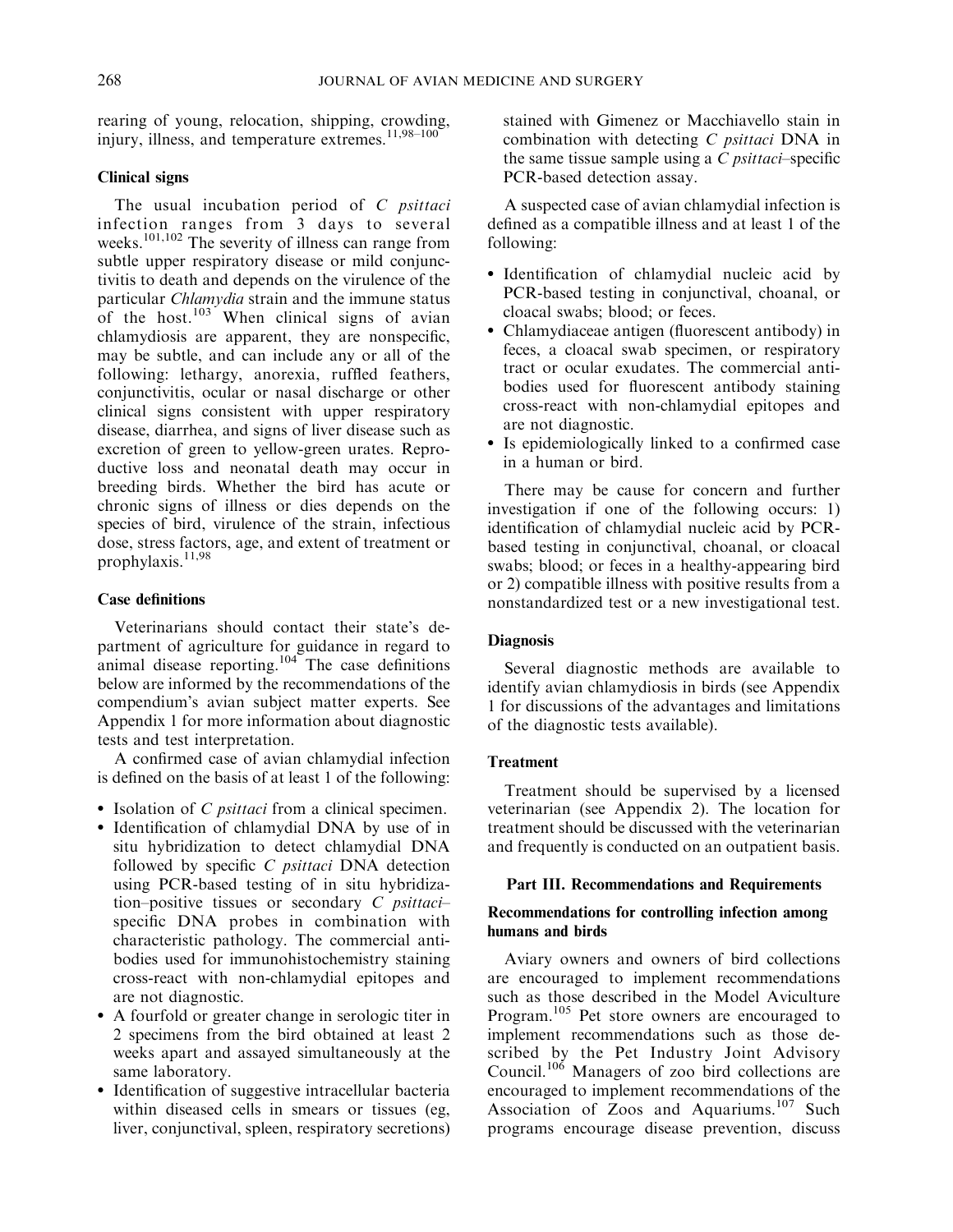basic husbandry, and improve animal health and the human-animal bond. To prevent transmission of C psittaci to humans and birds, specific measures are recommended and may be of help to public health officials and others concerned with the control of  $C$  *psittaci* infection:

Educate persons at risk and healthcare providers about psittacosis: Inform all persons in contact with birds or bird-contaminated materials about potential health risks. By the time infection is recognized in a group of birds, a critical period for pathogen accumulation and possible dissemination to humans and other birds has already occurred. Bird caretakers with respiratory or influenza-like symptoms should seek prompt medical attention and inform their healthcare providers about bird contact. Seeking healthcare early in the course of illness may improve clinical outcomes. Healthcare providers are encouraged to inquire about bird contact, particularly in cases of febrile respiratory illness where other, more common causes have been ruled out. Grade: B.\*

Reduce risk of human infection when caring for ill or exposed birds: The prevalence of C psittaci in the well-managed pet bird population appears to be very low. However, any bird confirmed with avian chlamydiosis and any birds exposed (ie, within the same enclosure or air space) to confirmed avian cases should be managed using the following recommendations. When handling birds under these conditions or cleaning their cages, caretakers should wear protective clothing such as a smock or coveralls, gloves, eyewear, designated footwear or shoe covers, and a disposable surgical cap. A disposable particulate respirator (ie, a preshaped mask that molds firmly around the mouth and nose like an N95 or similar mask) should be worn. It is unknown if fit testing of a particulate respirator will offer additional protection. Surgical masks might not be effective in preventing transmission of C psittaci. Those who have an occupational exposure to birds should follow their facility's policies in regard to personal protective equipment use.

There is no documented transmission of C psittaci via ventilation systems from pet bird aviaries or pet stores to humans, nor are there any studies specific for  $C$  *psittaci* viability in these systems. In studies assessing C pneumoniae, an organism closely related to C psittaci, survival in aerosols at varying temperatures and humidity levels, C pneumoniae concentrations decreased significantly in a short period of time at moderate temperatures and humidity levels that may be expected for room air. Postmortem examinations of potentially infected birds should be performed in a biological safety cabinet. The carcass should be moistened with detergent and water to prevent aerosolization of infectious particles during the procedure. Grade: B.†

Maintain accurate records of all bird-related transactions for at least 1 year to aid in identifying sources of infected birds and potentially exposed persons: Records should include the date of purchase, species of birds purchased, individual bird identification, source of birds, and any identified illnesses or deaths among birds. Additionally, the seller should record the name, address, and telephone number of the customer and individual bird identification (eg, band or microchip number). Grade: B.<sup>3,28,110,117</sup>

Avoid purchasing or selling birds that have signs consistent with avian chlamydiosis: Signs are nonspecific and may include lethargy, ocular or nasal discharge, diarrhea, ruffled feathers, or low body weight. Grade: C.<sup>7,110</sup>

Avoid mixing birds from multiple sources: To prevent epornitics (ie, disease outbreaks in birds) and pathogen transmission to humans, additional control and prevention methods (eg, health screening, extended quarantine, C psittaci testing) may be required when birds from multiple sources are comingled. Grade: B.<sup>3,19,27,53,110,118</sup>

Quarantine newly acquired or exposed birds and isolate ill birds: Isolation should include housing in a separate air space from other birds and noncaretakers. Quarantine birds, including those that have been exposed to other birds at shows, exhibitions, fairs, and other events, for at least 30 days after the event and test before returning or adding them to a group. Grade:  $A^{7,19,99,110,112,118}_{\dots}$ 

Birds of unknown C psittaci status should be tested before they are to be boarded or sold on consignment: House them in a room separate from other birds while test results are pending (see Appendix 1). Grade:  $B^{3,119}$ 

Screen birds with frequent public contact (eg, bird encounters, long-term care facilities, schools):

Such testing may be used to reduce potential human exposure from birds. Specific protocols should be established in consultation with a qualified veterinarian, recognizing that many birds may demonstrate persistent immunoglobulin G (IgG) antibodies in the absence of active infection (see Appendix 1 for protocols). A negative C psittaci diagnostic test result does not guarantee that the bird is not infected. Grade:  $B$ ,  $19,119$ 

<sup>\*</sup> References 7, 8, 12, 13, 18, 19, 21–27, 29, 30, 36, 39, 42, 48, 56, 59, 100, 108–114.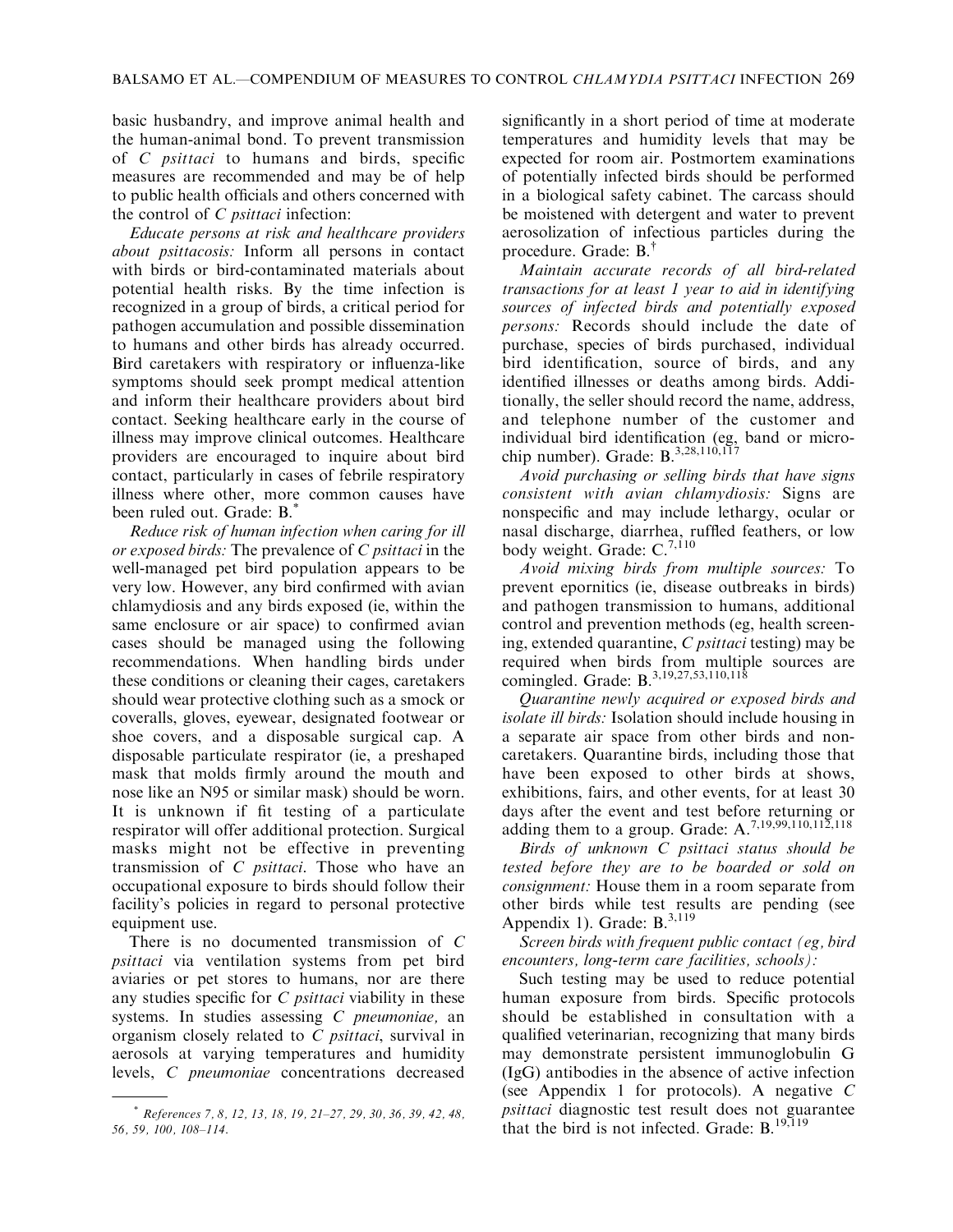Practice preventive husbandry: Position cages to prevent the transfer of fecal matter, feathers, food, and other materials from one cage to another. Use substrate/litter that will not produce dust (eg, newspapers). Clean all cages, food bowls, and water bowls daily. Soiled bowls should be emptied, cleaned with soap and water, rinsed, placed in a disinfectant solution, and rinsed again before reuse. Between occupancies by different birds, cages should be thoroughly scrubbed with soap and water, disinfected, and rinsed in clean running water. Exhaust ventilation should be sufficient to prevent accumulation of aerosols and prevent cross-contamination of rooms. Grade: B.‡

Control transmission from infected and exposed birds through good husbandry: To prevent crosscontamination when caring for birds with avian chlamydiosis, birds should be cared for in the following order: healthy birds then exposed birds and then sick birds. Isolate birds requiring treatment. Rooms and cages where infected birds were housed should be cleaned and disinfected thoroughly after removal of infected birds. Workers should wear appropriate protective clothing (see ''Reduce risk of human infection when caring for ill or exposed birds'' above). When the cage is being disinfected, transfer the bird to a clean cage. Thoroughly scrub the soiled cage with a detergent to remove all fecal debris, rinse the cage, disinfect it (most disinfectants require 5–10 minutes of contact time), and rerinse the cage to remove the disinfectant. Discard all items that cannot be adequately disinfected (eg, wooden perches, ropes, nest material, substrate/litter). Minimize the circulation of feathers and dust by wet-mopping the floor frequently with disinfectants and preventing air currents and drafts within the area. Reduce contamination from dust by spraying the floor with a disinfectant or water before sweeping it. A vacuum cleaner or pressure washer may aerosolize infectious particles and should be used with caution. Frequently remove waste material from the cage (after misting the material with water), and burn or double-bag the waste for disposal. There is no documented transmission of C *psittaci* via ventilation systems from pet bird aviaries or pet stores to humans, nor are there any studies specific for *C psittaci* viability in these systems. Use of a high-efficiency particulate air filter on the air system return may be an option to reduce particulate matter in the air, but care should be taken when filters are changed. Grade:  $B^{\S}$ .

Use disinfection measures: All surfaces should be thoroughly cleaned of organic debris before disinfection. Chlamydia psittaci is susceptible to

many disinfectants and detergents as well as heat; however, it is resistant to acid and alkali. Examples of effective disinfectants include 1:1000 dilution of quaternary ammonium compounds (eg, Roccal, Zephiran, Pet Focus), 1% Lysol, and freshly prepared 1:32 dilution of household bleach (one-half cup/gallon) or other oxidizing agents (eg, accelerated hydrogen peroxide–based disinfectant). Many disinfectants are respiratory irritants for both humans and birds and should be used in a well-ventilated area. Avoid mixing disinfectants with any other product. Grade: A.11,25,27,29,99,118,120

### Recommendations for treating and caring for infected and exposed birds

Exposed birds not showing signs of illness should be isolated. Criteria for release from isolation should be established in consultation with a veterinarian (Appendix 1). Birds with confirmed or probable avian chlamydiosis should be isolated and treated under the supervision of a veterinarian (Appendix 2).

## Responsibilities of bird owners, physicians, and veterinarians

Humans exposed to birds with avian chlamydiosis should seek medical attention if they develop influenza-like symptoms or other respiratory tract illnesses. Physicians should consider psittacosis in ill patients exposed to known infected birds or in those with compatible clinical illness when other etiologies have been excluded and collect human specimens for laboratory analysis if indicated. Psittacosis in humans is a nationally notifiable disease, and most states require physicians to report cases of psittacosis to the appropriate state or local public health authorities.<sup>14,60</sup> Treatment for psittacosis should be initiated as early in the clinical course of disease as possible. Timely diagnosis and reporting can help identify the source of exposure to C *psittaci*, thereby controlling infection spread. Local and state public and/or animal health authorities may conduct epidemiologic investigations and institute additional disease control measures. Birds that are suspected sources of human infection should be referred to veterinarians for evaluation and treatment.

Veterinarians should consider avian chlamydiosis in any lethargic bird that has nonspecific signs of illness, especially if the bird was recently purchased or stressed. If avian chlamydiosis is suspected, the veterinarian should submit appropriate laboratory specimens to confirm the diag-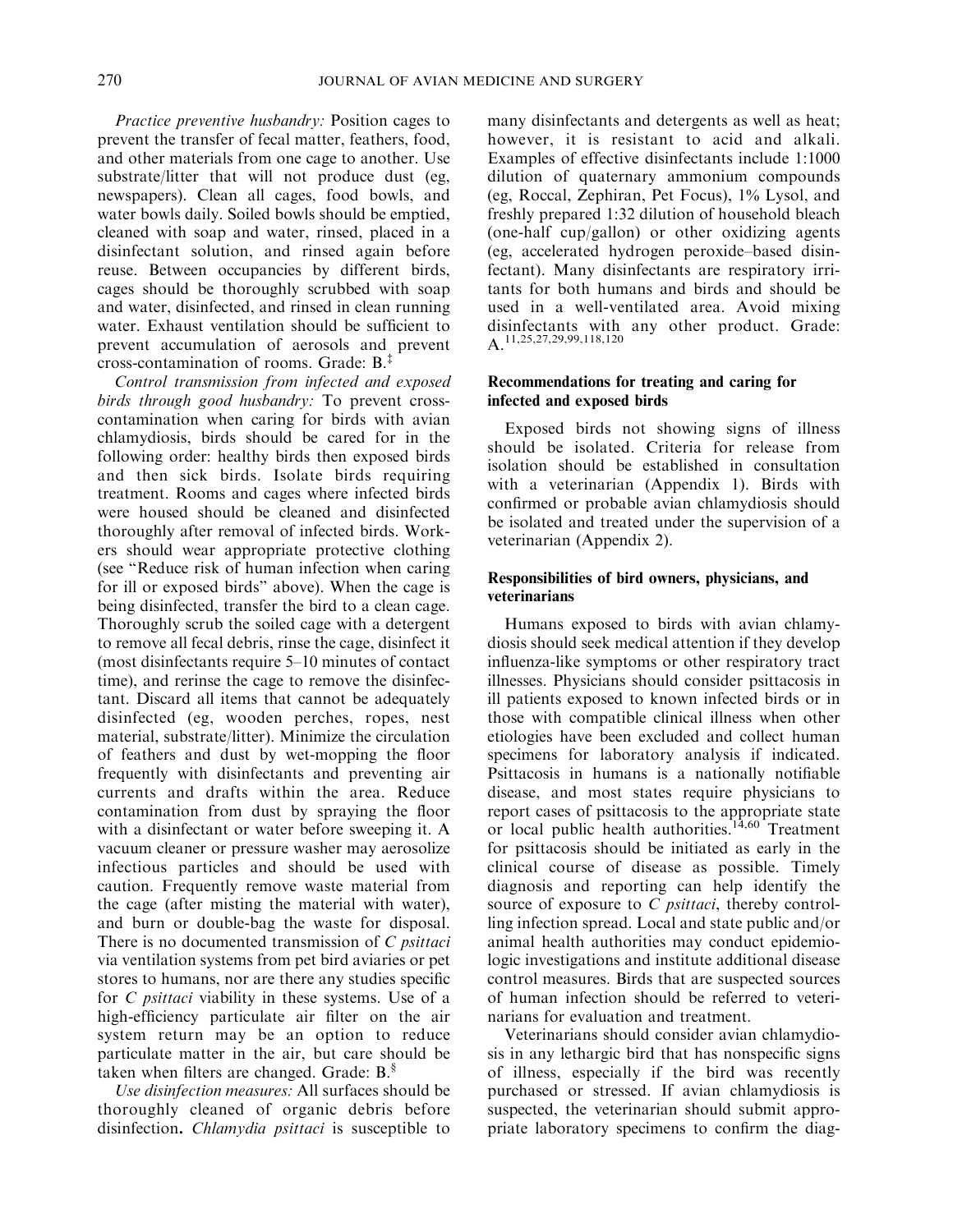nosis. Laboratories and attending veterinarians should follow local and state regulations or guidelines regarding case reporting. Veterinarians should report confirmed and probable cases of avian chlamydiosis and work closely with governmental authorities on investigations, as well as inform clients that infected birds should be isolated and treated. While reporting requirements will vary from state to state, the state public health veterinarian may serve as the initial point of contact for reporting.<sup>121</sup> Additionally, they should educate clients about the public health hazard posed by C psittaci and the appropriate precautions that should be taken to avoid the risk of disease transmission.

### Local and state epidemiologic investigations

Local health authorities should report cases to their state health or agriculture department, as appropriate.<sup>122,123</sup> Because of the potential zoonotic nature of this pathogen, public health and animal health authorities may need to conduct cooperative epidemiologic investigations to control the transmission of C psittaci among humans and birds. An epidemiologic investigation should be initiated if 1) a confirmed or probable human case is identified or 2) a bird with confirmed or probable avian chlamydiosis was either:

- procured from a pet store, breeder, or dealer within 60 days of the onset of signs of illness,
- linked to a person with clinically compatible illness, or
- associated with several other suspect avian cases from the same source.

Other situations can be investigated at the discretion of the appropriate local or state public health department or animal health authorities.

Investigations involving recently purchased birds should include a visit to the site where the infected bird is located and identification of the location where the bird was originally procured (eg, pet shop, dealer, breeder, quarantine station). Authorities should document the number and types of birds involved, the health status of potentially exposed persons and birds, locations of facilities where birds were housed, relevant ventilation-related factors, and any treatment protocol. Contact information for the veterinarian associated with the establishment should be obtained. Recommendations in regard to isolation, testing, and treatment should be done in cooperation with an experienced avian veterinarian. Examination of sales records for follow-up of other birds that had contact with the infected bird may be considered.

# Quarantine of birds

Depending on the state or locality's regulatory authority, animal health or public health officials might issue a quarantine order for all infected and exposed birds on premises where C *psittaci* infection has been identified. Ideally, decisions about quarantine should be made in consultation with state public health authorities, state animal health authorities, and an experienced avian veterinarian.104,121 Public health and animal health authorities should inquire about any psittacosis protocols owners and operators may have, to assess how these may affect decisions regarding quarantine and movement of animals. The purpose of imposing a quarantine of birds within that facility is to prevent further pathogen transmission. Reasonable options should be made available to the owners and operators of pet stores. Preferably, the owner of quarantined birds should treat the birds in a separate quarantine area, which may or may not be on the same premises, to prevent exposure to the public and other birds. The quarantine area (cage or room) should be designed in accordance with the guidelines for environmental infection control in healthcare facilities when possible.<sup>124,125</sup> If the birds are transported to an off-site location for treatment, a dedicated vehicle specifically designed for the transportation of birds should be used. With the approval of state and local authorities, the owner can sell the birds after at least 7 days of treatment, provided that the new owner agrees in writing to continue the quarantine and treatment and is informed of the potential human health risk. After completion of the treatment or removal of the birds, a thorough cleaning and disinfection of the facility, and environmental testing for C *psittaci*, the quarantine can be lifted, and the facility can be restocked with birds. PCR-based environmental testing can be valuable in evaluating the effectiveness of cleaning and disinfection.

# Bird importation regulations

Large-scale commercial importations of psittacine birds from foreign countries are not as prevalent as they were before 1993 when the Wild Bird Conservation Act was implemented.<sup>126</sup> Birds are imported as pets (ie, a member of a family) and also as avicultural specimens. Illegally imported (smuggled) birds are a potential source of C psittaci infection to domestic birds and people.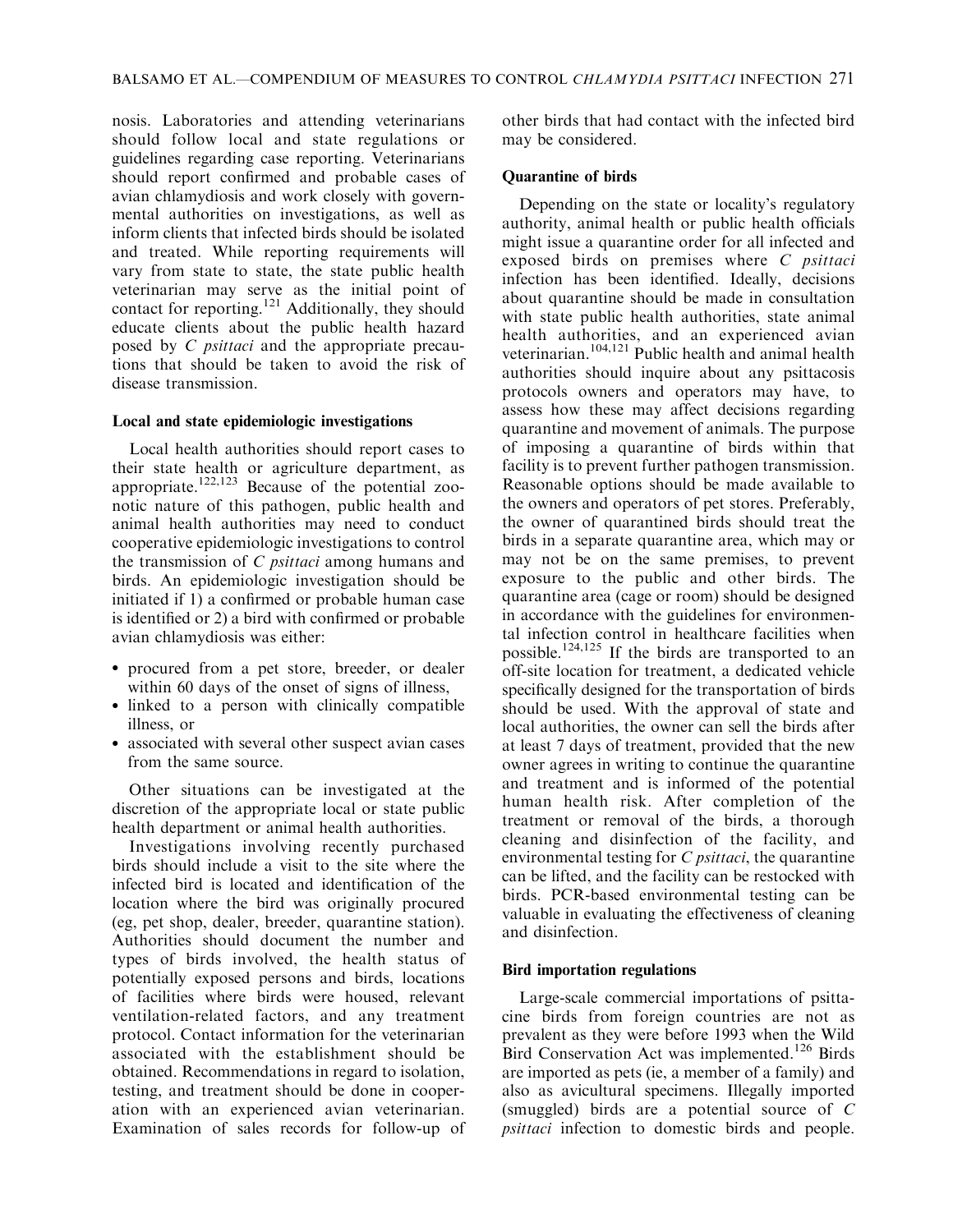The US Department of Agriculture Animal Plant Health and Inspection Service, Veterinary Services, still regulates the legal importation of pet birds to ensure that exotic poultry diseases are not introduced into the United States. These regulations are set forth in the Code of Federal Regulations, Title 9, Chapter 1, Subpart A,  $93.100<sup>127</sup>$  Current import requirements do not include testing for C psittaci.

### Appendix 1

### Testing methods for C psittaci in birds

Bacteria are classified as  $C$  *psittaci* on the basis of shared biochemical characteristics and genome composition. The individual chlamydial organisms that meet these classification criteria are not identical and represent life forms that have evolved, and continue to evolve, through infection of both ancient and na¨ıve hosts. Diversity in the organism, the level of exposure, and the host response may cause spurious test results in some individual animals.

Diagnosis of avian chlamydiosis can be difficult, especially in the absence of clinical signs. A single testing method might not be adequate. Therefore, use of a combination of culture, PCR-based detection, and antibody detection is recommended, particularly when only 1 bird is tested. Although there is no epidemiologic evidence of increased disease risk to young, elderly, or immunocompromised humans, more rigorous testing should be considered for birds in contact with these individuals. Consultation with an experienced avian veterinarian may help when selecting tests and interpreting results. Because proper sample collection techniques and handling are critical to obtain accurate test results, clinical laboratories should be contacted for specifics on specimen submission.

### Pathologic diagnosis

In birds with avian chlamydiosis, cloudy air sacs and enlargement of the liver and spleen may be observed, but no specific gross lesion is pathognomonic. Chromatic or immunologic staining of tissue or impression smears can be used to identify suspect intracellular organisms in postmortem and biopsy specimens. Because of cross-reactivity of chromatic stains and commercial antibodies used for immunologic staining with non-chlamydial organisms, in situ hybridization, chlamydial isolation, or electron microscopy is required to confirm a diagnosis.

### Bacteriologic culture

Use of culture is recommended to avoid limitations associated with other tests. Tissue specimens from the liver and spleen are the preferred postmortem specimens for culture. In live birds with suggestive clinical signs of chlamydiosis, a combined conjunctival, choanal, and cloacal swab specimen or liver biopsy specimen is recommended for testing. Swabs of conjunctival and choanal tissues may be most sensitive for detecting nucleic acid in subclinically infected birds. Depending on the stage of infection and affected tissue, infected birds might not shed detectable levels of C *psittaci* in feces.<sup>103</sup> If feces are chosen as a site for attempted detection of C psittaci from a single bird, serial fecal specimens should be collected for 3–5 consecutive days and pooled for submission as a single culture.

Chlamydia species are obligate intracellular bacteria that must be isolated in tissue culture or embryonated chicken eggs. Specialized laboratory facilities and training are necessary for reliable identification of chlamydial isolates and adequate protection of microbiologists. The diagnostic laboratory should be contacted for specific procedures required for collection and submission of specimens. The proper handling of specimens is critical for maintaining the viability of organisms for culture, and a special transport medium is required. Following collection, specimens should be refrigerated and sent to the laboratory packed in ice but not frozen.

### Tests for antibodies

A positive serologic test result is evidence that the bird was infected by Chlamydiaceae at some point, but it might not indicate that the bird has an active infection. False negative results can occur in birds that have acute infection when specimens are collected before seroconversion. Treatment with an antimicrobial agent can diminish the antibody response. However, IgG titers may persist after successful treatment.

When specimens are obtained from a single bird, serologic testing is most useful when signs of disease and the history of the flock or aviary are considered and serologic results are compared with white blood cell counts and serum liver enzymes. A fourfold or greater increase in the titer of paired samples or a combination of a titer and antigen identification is needed to confirm a diagnosis of avian chlamydiosis.

Elementary body agglutination: The elementary body is the infectious form of  $C$  *psittaci*. Elemen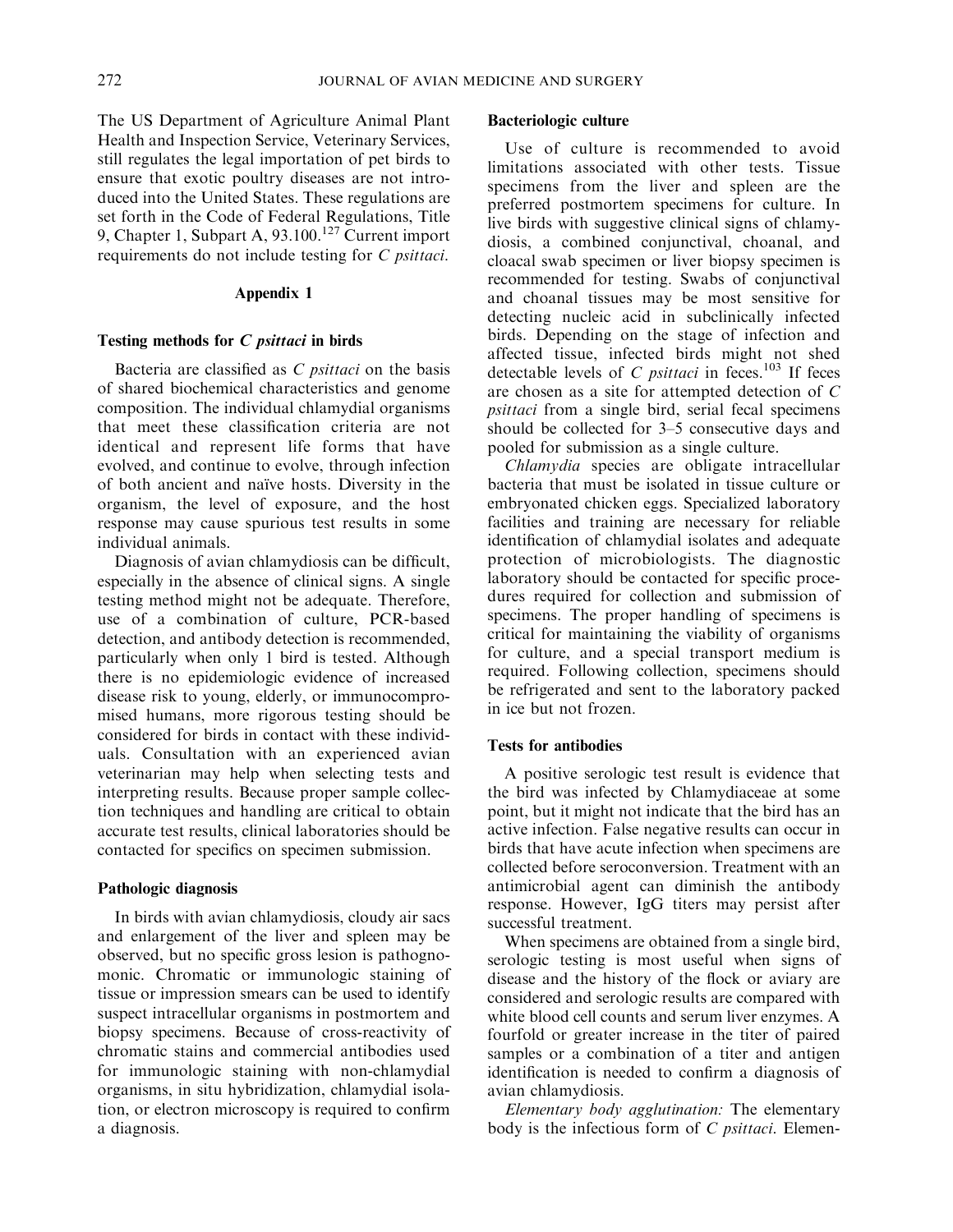tary body agglutination is commercially available. Based on immunoglobulin kinetics, the elementary body agglutination assay favors the detection of immunoglobulin M antibodies, which are generated and reach the highest titers early in an infection. Titers of 10 or greater are considered positive. However, increased titers can persist after treatment is completed.

Indirect fluorescent antibody test: Polyclonal secondary antibody is used to detect host antibodies (primarily IgG). Sensitivity and specificity varies with the immunoreactivity of the polyclonal antibody to various avian species. Low titers may occur because of nonspecific reactivity.

Complement fixation: Direct CF is more sensitive than agglutination methods. False negative results are possible in specimens from parakeets, young African grey parrots, and lovebirds. High titers can persist after treatment and complicate interpretation of subsequent tests. Modified direct CF is more sensitive than direct CF.

# Tests for antigen

Tests for antigen detect the organism. These tests give rapid results and do not require live, viable organisms; however, false positive results from cross-reacting antigens can occur. False negative results can occur if there is insufficient antigen or if shedding is intermittent. As with all non–culture tests, results must be evaluated in conjunction with clinical findings.

Enzyme-linked immunosorbent assay: These tests may still be available but are not recommended.

Fluorescent antibody test: Monoclonal or polyclonal antibodies, fluorescein staining techniques, and fluorescent microscopy are used to identify the organism in impression smears or other specimens. These tests have similar advantages and disadvantages compared with enzyme-linked immunosorbent assay. This test is used by some state diagnostic laboratories. The commercial antibodies used for fluorescent antibody staining cross-react with non-chlamydial epitopes and are not diagnostic.

Tests for DNA: Numerous laboratories offer diagnostic testing using PCR. PCR amplification can be sensitive and specific for detection of target DNA sequences in collected specimens (eg, combined conjunctival, choanal, and cloacal swab specimens and blood). Results differ between laboratories because there are no standardized PCR primers and laboratory techniques and sample handling may vary. Because of the sensitivity of the assay, samples for PCR must be collected using techniques to avoid contamination from the environment or other birds. PCR does not differentiate between viable and nonviable microorganisms. Test results must be interpreted in light of clinical presentation and other laboratory tests. Some PCR-based assays do not distinguish between *C psittaci* and closely related chlamydial organisms, and diagnosticians should choose assays that specifically distinguish C psittaci DNA from other chlamydial organisms or interpret the positive DNA results with caution.

In situ hybridization: Use of chlamydial DNA probes is the preferred method for documenting the presence of chlamydial organisms in fixed tissues. Specific PCR-based detection methods have been developed for detecting chlamydial DNA in formalin-fixed tissue sections (C. R. Gregory et al, unpublished data, June 2016).

# Additional tests

Genotyping: Genetic variation within Chlamydia species can affect host specificity, pathogenicity, and clinical signs. For example, variations in only 10 of  $\sim$ 900 genes control whether the human pathogen *C* trachomatis is likely to cause ocular, respiratory, or venereal disease.<sup>128</sup> Complete genome sequencing of C psittaci isolates have demonstrated that there is a similar percentage of difference in genotype A (predominately a psittacine bird isolate) and genotype B (an isolate predominate in Columbiformes) as there is between genotype A and genotype E (the index organism known to infect psittacine birds and humans).<sup>129</sup> It is probable that the genetic variations in the various genotypes of  $C$  *psittaci* alter host-bird interactions, as well as pathogen-human interactions, and genotyping of bird samples that are positive by PCR is recommended, particularly in cases involving multibird facilities or where human infections are suspected.

Additional diagnostic techniques are in use or under development. Readers are encouraged to research peer-reviewed reports on such tests before use.

### Screening protocols using diagnostic tests

Until there is an effective vaccine to prevent avian chlamydiosis, retailers, bird producers, and veterinarians can help reduce the spread of this pathogen through pre- and post-purchase PCRbased testing using validated assays that distinguish C psittaci from other related chlamydias found in the pet industry. As a best practice, retailers should individually test cockatiels, love-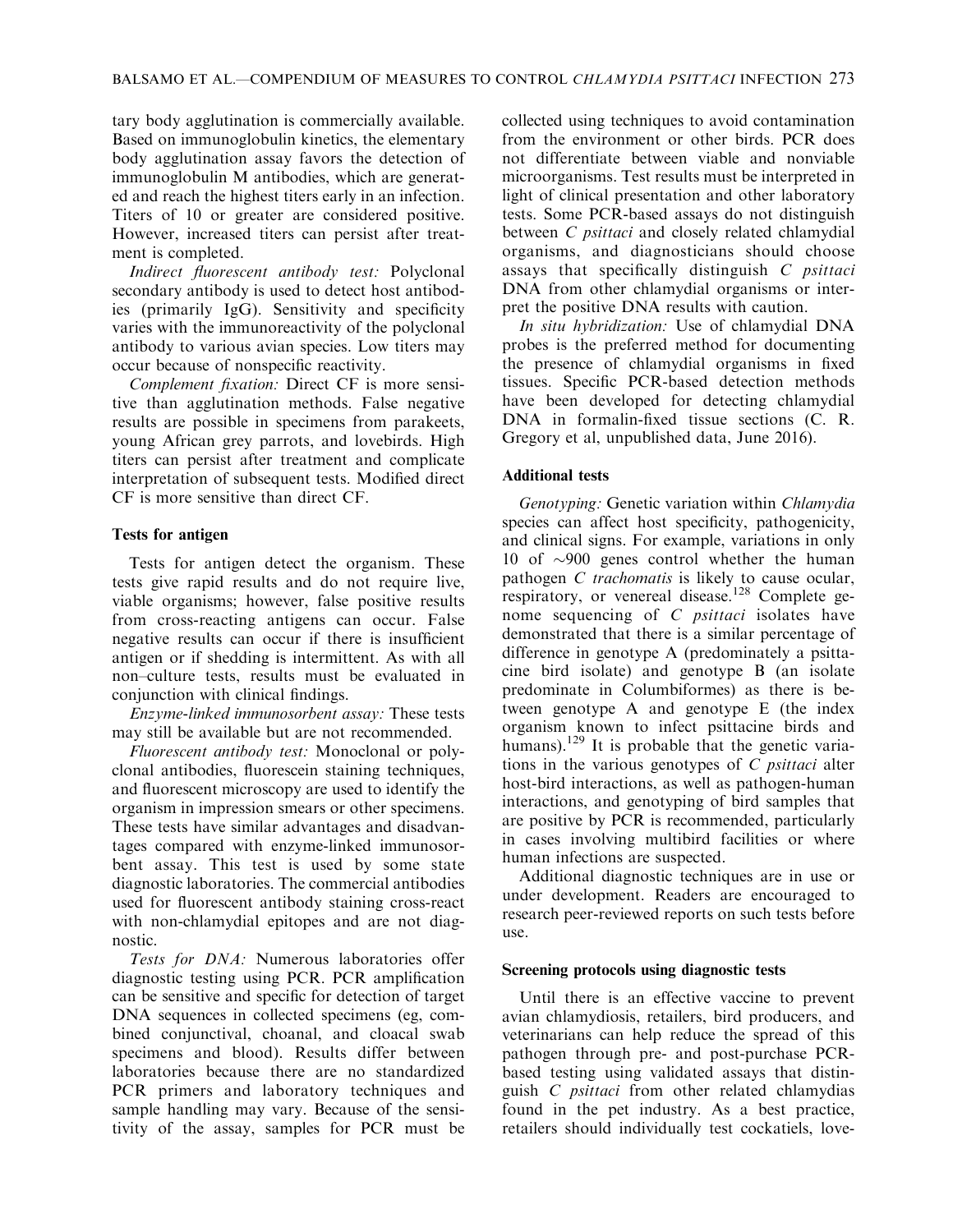| Laboratory                                                                                         | Tests performed                                                              | Telephone number/web site                                                                                                                                                     |
|----------------------------------------------------------------------------------------------------|------------------------------------------------------------------------------|-------------------------------------------------------------------------------------------------------------------------------------------------------------------------------|
| Diagnostic Center for Population<br>and Animal Health, Michigan<br>State University, East Lansing, | <b>PCR</b>                                                                   | $(517)$ 353-1683<br>http://www.dcpah.msu.edu                                                                                                                                  |
| MI, USA <sup>a</sup><br>Comparative Pathology Laboratory,                                          | EBA, IFA, EPH, DNA probe                                                     | 800-596-7390                                                                                                                                                                  |
| University of Miami, Miami, FL,<br>USA <sup>a</sup>                                                |                                                                              | http://cpl.med.miami.edu/<br>avian-and-wildlife/                                                                                                                              |
| IDL, University of Georgia College<br>of Veterinary Medicine, Athens,<br>GA, USA <sup>a</sup>      | Culture, PCR, EBA, ISH, IHC,<br>PCR of formalin fixed tissues,<br>genotyping | $(706)$ 542-8092<br>http://www.vet.uga.edu/idl                                                                                                                                |
| TVMDL, College Station, TX, USA <sup>a</sup>                                                       | PCR, DCF                                                                     | $(979)$ 845-3414<br>http://tvmdl.tamu.edu/                                                                                                                                    |
| Diagnostic Virology Lab, NVSL, VS,<br>APHIS, USDA, Ames, IA, USA <sup>ab</sup>                     | Culture, CF, other tests may be<br>available upon request                    | $(515)$ 337-7551<br>http://www.aphis.usda.gov/wps/<br>portal/aphis/home/ (choose<br>"Animal Health" and then<br>"Laboratory Information Services"<br>to access the NVSL site) |

Table 3. Laboratories that test avian specimens for Chlamydiaceae.

Abbreviations: APHIS, indicates Animal and Plant Health Inspection Service; CF, complement fixation; DCF, direct compliment fixation; EBA, elementary-body agglutination; EPH, plasma protein electrophoresis; IDL, Infectious Diseases Laboratory; IFA, indirect fluorescent antibody; IHC, immunohistochemistry; ISH, in situ hybridization; NVSL, National Veterinary Services Laboratories; PCR, polymerase chain reaction assay; TVMDL, Texas Veterinary Medical Diagnostic Laboratory; USDA, US Department of Agriculture; VS, Veterinary Services. <sup>a</sup> NVSL is a USDA reference laboratory, and veterinarians are encouraged to contact their state veterinary diagnostic laboratories before

submitting samples directly to NVSL.

<sup>b</sup> During December 2015–May 2016, an internet search was performed, and individual laboratories were contacted to obtain information regarding the availability of the diagnostic tests.

birds, and larger psittacine birds using a PCRbased assay on a combined swab collected from the conjunctiva, choana, and cloaca (feces) during a presale quarantine period. It has been shown experimentally that conjunctiva sampling is most sensitive for detecting chronically infected cockatiels that typically have minimal clinical signs of infection (T. N. Tully et al, unpublished data, 2007–2015). As a best practice for budgerigar testing only, before release from a presale quarantine, 17 years of epizootiologic data (B. W. Ritchie et al, unpublished data, May 2015) has shown that budgerigars from closed breeding flocks can be effectively tested for  $C$  *psittaci* DNA by housing them in groups of 20–25 birds and waiting 12–24 hours to collect a composite swab from the group. The swab should be used to sample the enclosure floor, perches, rims of water and food bowls, and feces. Pooled environmental testing has not been proven effective for other psittacine species.

Pet owners should seek companion birds from sources that use the best practices described above.

### Laboratories that test avian specimens for C psittaci

Table 3 lists government and university laboratories that perform chlamydial diagnostic tests. There are numerous private laboratories that provide similar services. Inclusion in Table 3 does not imply endorsement by the National Association of State Public Health Veterinarians or constituent institutions.

### Appendix 2

#### Treatment options for birds with avian chlamydiosis

Routine prophylactic antibiotic treatment is highly discouraged as it may cause adverse effects and could generate resistant strains of C psittaci and other bacteria. Although antibiotic-resistant C psittaci has not yet been reported in birds, resistant Chlamydia suis has been documented in swine. $130$ Therefore, potential development of resistant strains of *C psittaci* is a concern for avian patients.

Treatment of avian chlamydiosis can be challenging, and treatment is extra-label. In the United States, use of all drugs should comply with the Food and Drug Administration regulations. Adverse effects may be encountered with any of the listed treatment methods. Although treatment protocols are usually successful, knowledge is evolving, and no single protocol ensures safe treatment or complete elimination of infection in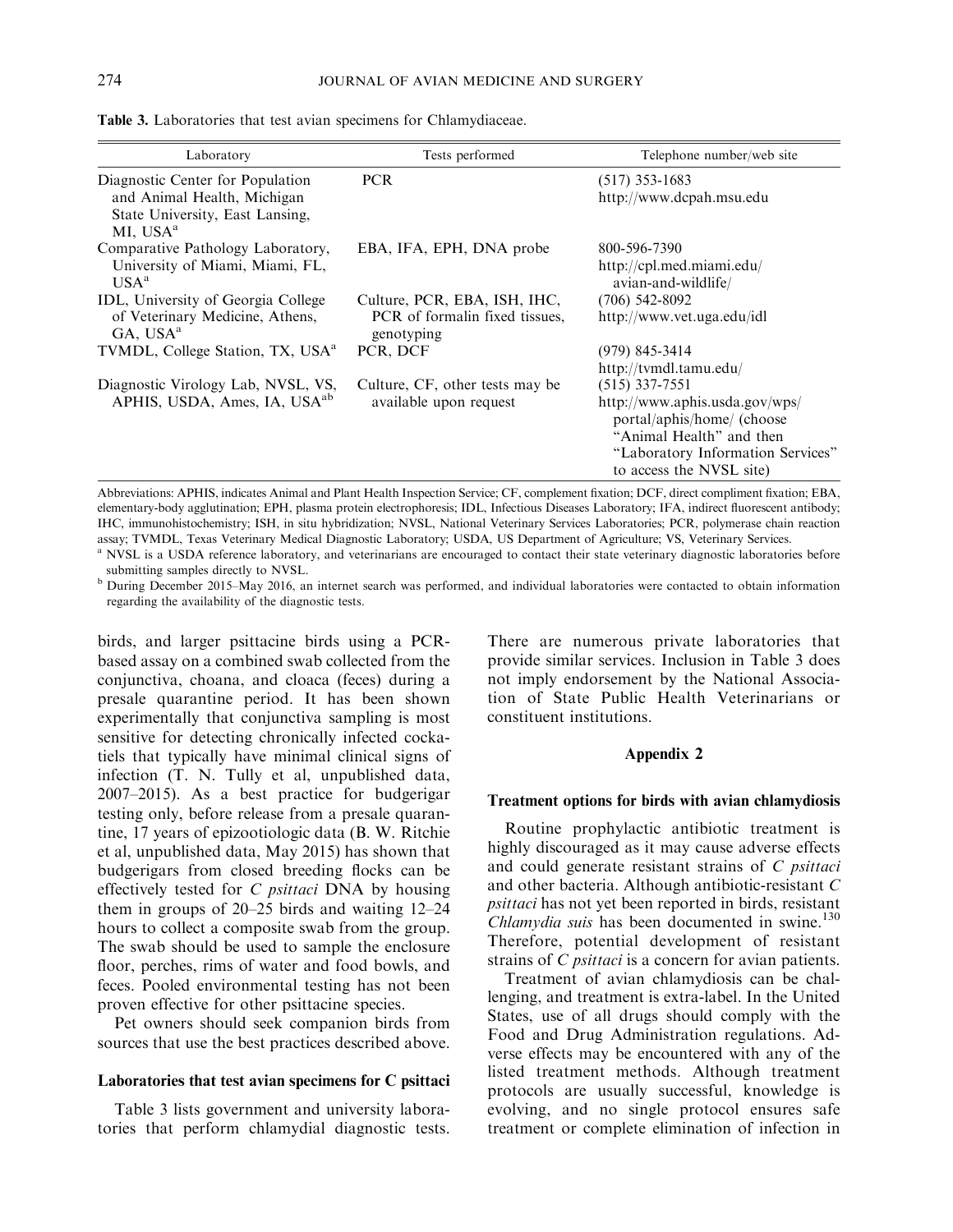every bird. Therefore, treatment for avian chlamydiosis should be supervised by a licensed veterinarian after consultation with an experienced avian veterinarian.

# Treating and caring for infected and exposed psittacine birds

General recommendations include:

- Isolate birds that are to be treated in clean and uncrowded cages.
- Protect birds from undue stress (eg, chilling, unnecessary relocation), poor husbandry, and malnutrition. These problems reduce the effectiveness of treatment and promote the development of secondary infections with other bacteria or yeast.
- Sick birds may consume inadequate amounts of medicated food or water, so they should initially be treated with medication delivered directly by mouth or injection.
- The effective treatment period for avian chlamydiosis has not been scientifically established. Ultimate clearance of the organism likely depends on the host immune system as well as the effects of antimicrobial treatment. Historically, a treatment period of 45 days has been recommended, except in budgerigars, where 30 days of treatment can be effective. Recent studies have shown that shorter treatment periods of  $21-30$  days may also be effective.<sup>103</sup> If shorter treatment periods are used, the birds should be retested using a PCR-based method 2– 4 weeks after treatment.
- Continue medication for the full treatment period to avoid incomplete resolution of the infection.
	- $\circ$  Birds may have reduced chlamydial shedding within days of treatment initiation.
- Observe the birds daily and weigh them every 3– 7 days. If the birds are not maintaining weight, have them reevaluated by a veterinarian.
- Remove all calcium and mineral supplements such as oyster shell, mineral blocks, and cuttlebone during treatment. High dietary concentrations of calcium and other minerals inhibit the absorption of tetracyclines. In hand-fed neonates where dietary calcium is required, the calcium and tetracycline should be given at least 4–6 hours apart.
- Good husbandry practices should be followed to prevent opportunistic infections.
	- $\circ$  Clean up all spilled food promptly.
	- $\circ$  Wash food and water containers daily.
	- $\circ$  Provide appropriate vitamins daily.
- Treated birds can be reinfected; therefore, contaminated aviaries should have a final thorough cleaning and disinfection several days before treatment ends.
- Posttreatment testing using a PCR-based method should be conducted no sooner than 2 weeks after treatment is completed.
- Caretakers should be provided with simple, concise written treatment procedures to ensure treatment success and with information about preventing further transmission.

# Treatment using doxycycline in psittacine birds

Doxycycline is presently the drug of choice to treat birds with avian chlamydiosis. It is better absorbed and more slowly eliminated than other tetracyclines, thus allowing lower drug doses (improving palatability with food or water-based administration) or less frequent administration (improving ease of treatment). Treated birds should be monitored for signs of doxycycline toxicosis to include:

- general signs of illness (eg, signs of depression, inactivity, decreased appetite),
- green- or yellow-stained urine, or
- altered results of hepatic tests (high serum activities of aspartate aminotransferase and lactate dehydrogenase and high serum concentration of bile acids). If toxicosis occurs, administration of doxycycline should be stopped and supportive care provided until the bird recovers. Treatment with a different regimen or lower doxycycline dose can be tried after the bird no longer shows signs of toxicosis. The following are several options for treatment. Options should not be combined in the same day.

Doxycycline-medicated feed for budgerigars and cockatiels: It is critical to use the recommended doxycycline formulation and dietary ingredients to achieve safe and effective results. Based on use in practice and research, budgerigars and cockatiels can be treated with the following medicated diet.<sup>131,132</sup>

- 1. Mix 1 part cracked steel-cut oats with 3 parts hulled millet seed (measured by volume).
- 2. To each kilogram (kg) of oat-millet mixture, add 5–6 mL of sunflower oil. Mix thoroughly to coat all seeds.
- 3. Add 300 mg of doxycycline hyclate (from capsules) per kilogram of oat-millet-oil mixture, and mix thoroughly to ensure that oats and millet seeds are evenly coated.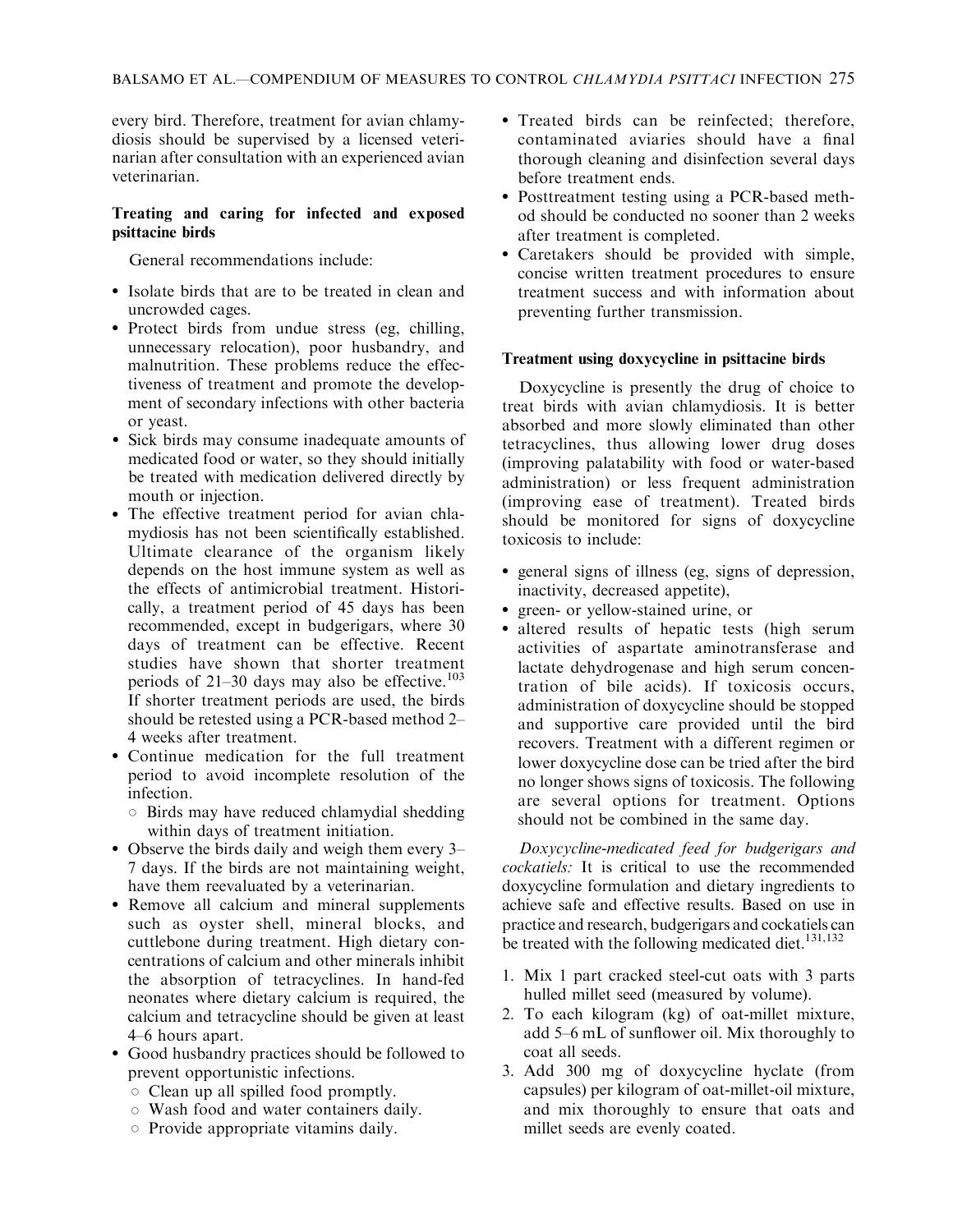| Contact                                                                         | Product                                                                                                                                            | Telephone number/web site                                                |
|---------------------------------------------------------------------------------|----------------------------------------------------------------------------------------------------------------------------------------------------|--------------------------------------------------------------------------|
| Doxycycline                                                                     |                                                                                                                                                    |                                                                          |
| Local pharmacies                                                                | 1. Doxycycline hyclate tablets 15, 75, 100, 50, and 150 mg<br>2. Doxycycline calcium oral suspension<br>3. Doxycycline monohydrate oral suspension |                                                                          |
| Dr Gerry M Dorrestein,<br>Wilhelminalaan 19A, 5512BJ<br>Vessem, The Netherlands | Vibramycin SF IV, 20 mg/mL, 5-mL ampule <sup>a</sup>                                                                                               | Tel: 000 316 11057602<br>Fax: 000 314 97591677<br>dorresteingm@planet.nl |
| Medicated Feed                                                                  |                                                                                                                                                    |                                                                          |
| Avi-Sci Inc, St. Johns, MI, USA                                                 | Chlortetracycline (CTC) medicated diet (1%)                                                                                                        | Tel: 800.942.3438<br>$mike@avi-sci.com$                                  |
| Zeigler Brothers Inc, Gardners,<br>PA, USA                                      | CTC, 1% (special order, 50 lb minimum)                                                                                                             | Tel: 800.841.6800<br>www.zeiglerfeed.com                                 |

Table 4. Sources of medication for treatment of avian chlamydiosis.

<sup>a</sup> Importation must be in accordance with FDA Regulatory Procedures Manual.<sup>134</sup> For questions or clarification, contact the Food and Drug Administration, Center for Veterinary Medicine, Division of Compliance at (240) 276-9200.

Prepare fresh medicated oat-millet-oil mixture daily, because doxycycline stability in this diet is unknown. Feed as the sole diet. The oats and hulled millet seed are available at health food stores. Small-sized millet should be selected. Sunflower oil is available in grocery stores. Doxycycline hyclate capsules are available in 50 and 100-mg sizes.

Doxycycline-medicated water: Results of pharmacologic studies indicate that doses of 200–400 mg of doxycycline hyclate per liter of water for cockatiels, 400–600 mg/liter for Goffin's cockatoos, and 800 mg/L for African grey parrots will maintain therapeutic concentrations.<sup>131,133</sup> Research data are lacking for other species, but empiric use of 400 mg/L of water has been successful for many psittacine birds. Medicated water should be prepared daily and provided in clean bowls, rather than water bottles. Do not use medicated water for budgerigars as it will not maintain therapeutic concentrations.132

Orally administered doxycycline: Doxycycline is the drug of choice for oral administration; either the monohydrate or calcium-syrup formulations can be used. Dosage recommendations are as follows: 25–35 mg/kg every 24 hours for cockatiels; 25–50 mg/kg for Senegal parrots and blue-fronted and orange-winged Amazon parrots; and 25 mg/kg every 24 hours for African grey parrots, Goffin's cockatoos, blue and gold macaws, and greenwinged macaws. Precise dosages cannot be extrapolated for other species; however, 25–30 mg/kg every 24 hours is the recommended starting dosage for cockatoos and macaws, and 25–50 mg/kg every 24 hours is recommended for other psittacine species. If the bird regurgitates or refuses the drug, another treatment method should be used.

Injectable doxycycline: The only suitable doxycycline formulation for intramuscular (IM) injection is Vibramycin SF IVa (Vibravenos, Pfizer, Rotterdam, The Netherlands), a specific European formulation that can be imported in small quantities into the United States (Table 4). It is effective if administered at doses of 75–100 mg/kg IM every 5–7 days for the first 4 weeks and subsequently every 5 days for the duration of treatment. This formulation can cause irritation at the injection site, but it is usually tolerated. Other injectable doxycycline hyclate formulations may cause severe tissue reactions if given intramuscularly and should not be used.

#### Alternative treatment regimens for psittacine birds

Azithromycin: Cockatiels treated with azithromycin at 40 mg/kg PO were free of infection after treatment for  $21$  days.<sup>103</sup> It is not known if this treatment regimen is effective in other species.

Injectable oxytetracycline: Limited information exists to guide the use of an injectable, long-acting oxytetracycline product LA-200 (Zoetis, Florham Park, NJ, USA). Current dosage recommendations are as follows: subcutaneous (SC) injection of 75 mg/kg every 3 days in Goffin's cockatoos, bluefronted and orange-winged Amazon parrots, and blue and gold macaws.<sup>135</sup> This dosage might be suitable for other species but has not been tested. This product causes irritation at the site of injection and is best used to initiate treatment in ill birds or those that are reluctant to eat. After stabilization with oxytetracycline treatment and the birds are eating and drinking normally, the birds should receive another form of treatment to reduce the irritation that is caused by repeated oxytetracycline injection.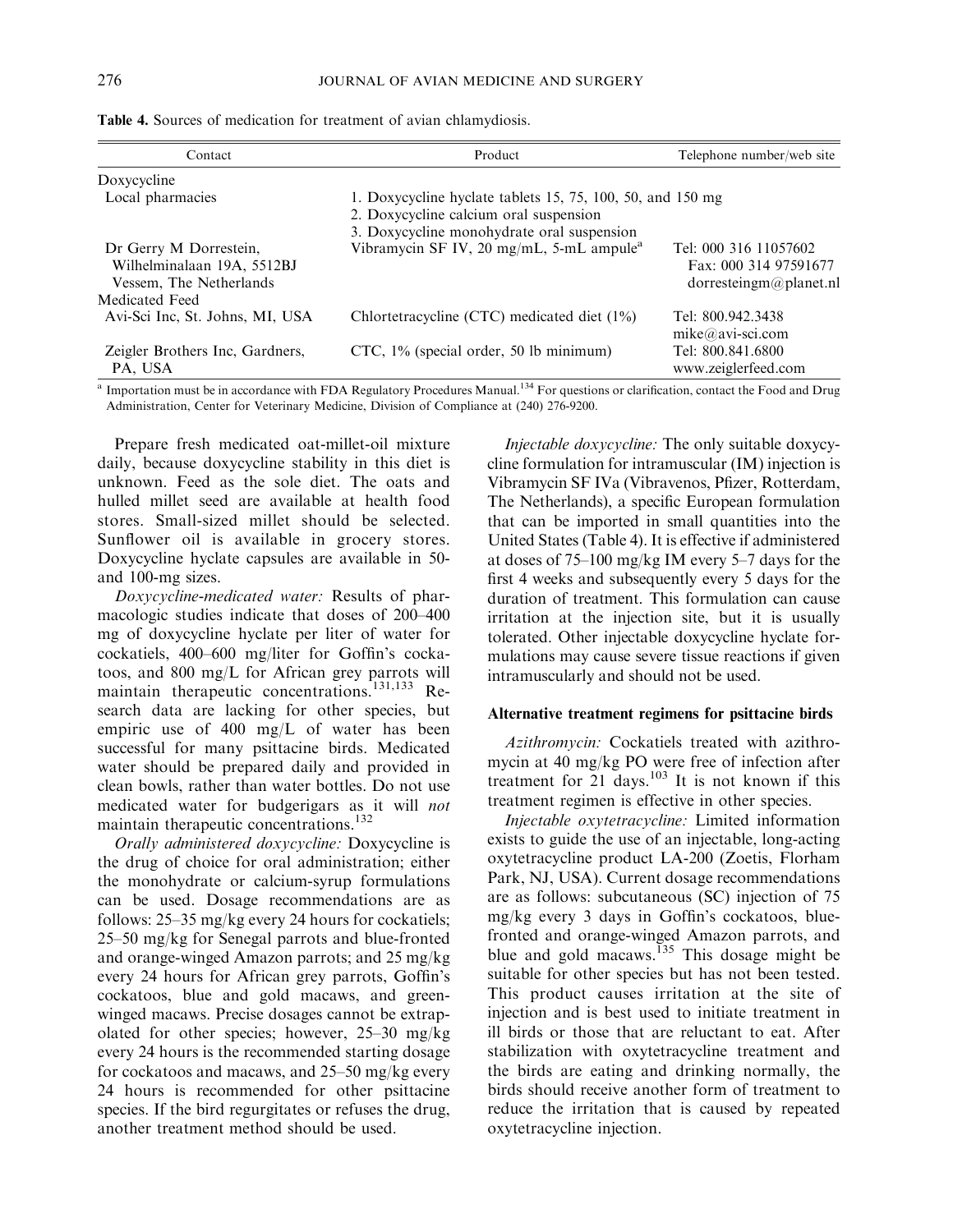Chlortetracycline (CTC) medicated feed: Chlortetracycline medicated feed has historically been used for flock treatment; however, doxycycline regimens are preferred. If used, CTC medicated feed should be the only food provided to the birds during the entire treatment. Birds' acceptance of medicated feed is variable; thus, food consumption should be well monitored. Acceptance can be enhanced by first adapting the birds to a similar, nonmedicated diet. Treatment begins when the birds accept the medicated feed as the sole food in their diet. The following options are available:

- Medicated mash diets (ie, >1% CTC with  $\leq 0.7\%$  calcium) prepared with corn, rice, and hen's scratch.<sup>136</sup>
- Pellets and extruded products containing 1% CTC can be used. They are available and appropriate for use with pet birds. Select a pellet size appropriate for the size of bird being treated.<sup>137,138</sup>
- A special diet might be necessary for lories and lorikeets, which feed on nectar and fruit in the wild. $139$

### Treatment methods not recommended for psittacine birds

Use of water medicated with chlortetracycline (Aureomycin), oxytetracycline (Terramycin), or other tetracycline products (except doxycycline) is not recommended. These products may reduce water consumption, are not likely to be effective, and may interfere with subsequent disease testing.

#### Treatment in other avian species

Limited studies and clinical experience indicate that the treatment methods described for use in psittacine birds may be effective in other avian species, including doxycycline-medicated water in doves and a novel doxycycline formulation in drinking water for pigeons.<sup>140,141</sup> However, variability in drug metabolism and adverse drug effects make it impossible to make uniform recommendations for treatment.<sup>142,143</sup> An avian or zoological veterinarian experienced with care of the target species should be consulted to obtain treatment recommendations. Posttreatment testing is recommended.

#### Sources of medication

The sources in Table 4 are not listed as an endorsement of the companies or products. Other sources might be available. Use of any compounded medication should be in compliance with current Food and Drug Administration and state regulations.<sup>144</sup>

#### References

- 1. Wheelhouse N, Longbottom D. Endemic and emerging chlamydial infections of animals and their zoonotic implications. Transbound Emerg Dis. 2012;59(4):283–291.
- 2. Everett KD, Bush RM, Andersen AA. Emended description of the order Chlamydiales, proposal of Parachlamydiaceae fam nov and Simkaniaceae fam nov, each containing one monotypic genus, revised taxonomy of the family Chlamydiaceae, including a new genus and five new species, and standards for the identification of organisms. Int J Syst Bacteriol. 1999;49(2):415-440.
- 3. Heddema ER, van Hannen EJ, Dium B, et al. An outbreak of psittacosis due to Chlamydophila psittaci genotype A in a veterinary teaching hospital. J Med Microbiol. 2006;55(11):1571–1575.
- 4. Heddema ER, van Hannen EJ, Bongaerts M, et al. Typing of *Chlamydia psittaci* to monitor epidemiology of psittacosis and aid disease control in the Netherlands, 2008–2013. Euro Surveill. 2015;20(5):  $pi=21026$ .
- 5. Heddema ER, van Hannen EJ, Duim B, et al. Genotyping of Chlamydophila psittaci in human samples. Emerg Infect Dis. 2006;12(12):1989-1990.
- 6. Vanrompay D, Harkinezhad T, van de Walle M, et al. Chlamydophila psittaci transmission from pet birds to humans. Emerg Infect Dis. 2007;13(7): 1108–1109.
- 7. Gaede W, Reckling KF, Dresenkamp B, et al. Chlamydophila psittaci infections in humans during an outbreak of psittacosis from poultry in Germany. Zoonoses Public Health. 2008;55(4):184– 188.
- 8. Laroucau K, de Barbeyrac B, Vorimore F, et al. Chlamydial infections in duck farms associated with human cases of psittacosis in France. Vet Microbiol. 2009;135(1–2):82–89.
- 9. Vanrompay D, Andersen AA, Ducatelle R, et al. Serotyping of European isolates of Chlamydia psittaci from poultry and other birds. J Clin Microbiol. 1993;31(1):134.
- 10. Stewardson AJ, Grayson ML. Psittacosis. Infect Dis Clin North Am. 2010;24:7–25.
- 11. Harkinezhad T, Geens T, Vanrompay D. Chlamydophila psittaci infections in birds: a review with emphasis on zoonotic consequences. Vet Microbiol. 2009;135(1–2):68–77.
- 12. Moroney JF, Guevara R, Iverson C, et al. Detection of chlamydiosis in a shipment of pet birds, leading to recognition of an outbreak of clinically mild psittacosis in humans. Clin Infect Dis. 1998;26(6):1425-1429.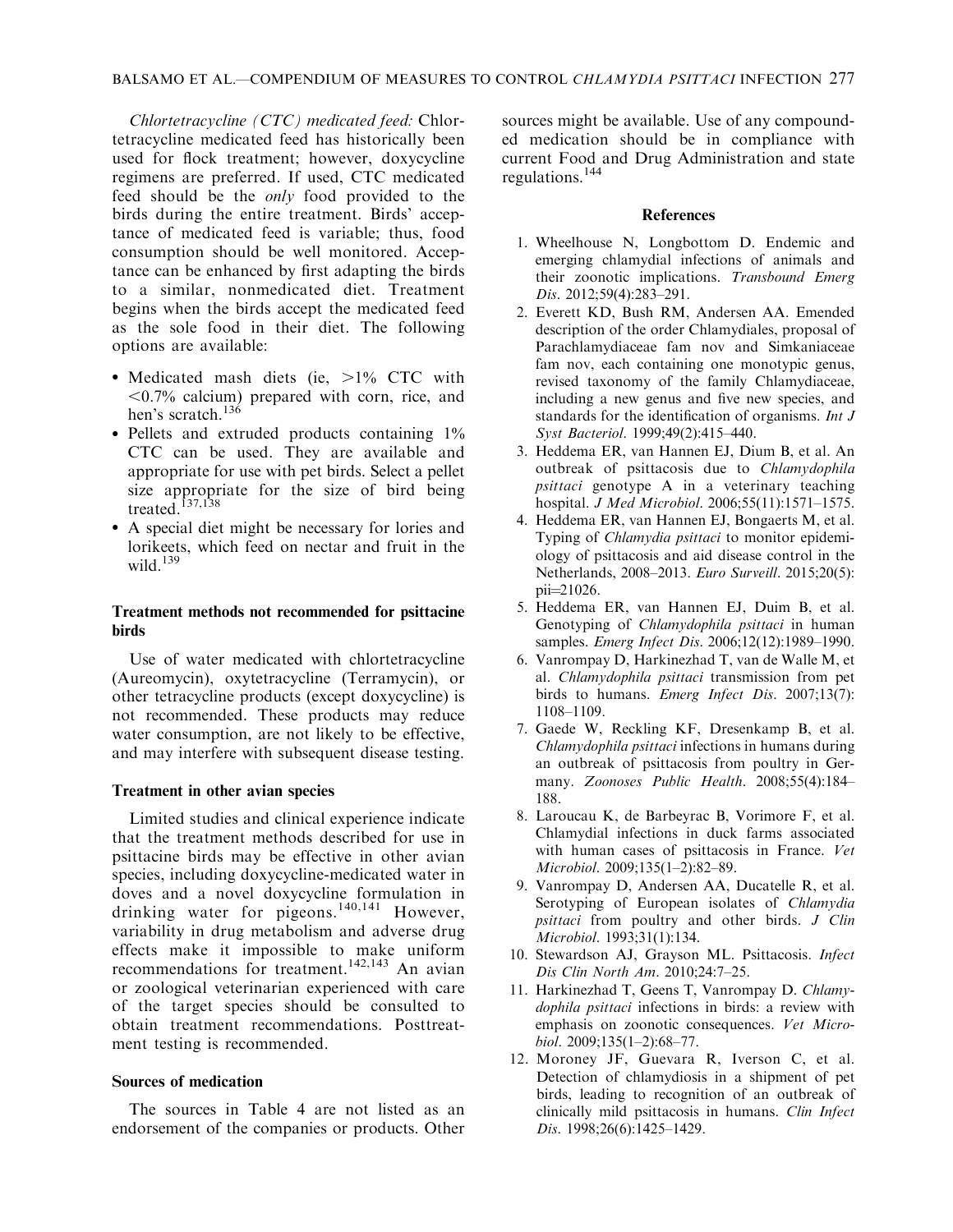- 13. Pandeli V, Ernest D. A case of fulminant psittacosis. Crit Care Resuscitation. 2006;8(1):40– 42.
- 14. Centers for Disease Control and Prevention. Summary of Notifiable diseases—United States, 2012. MMWR Morb Mortal Wkly Rep. 2014; 61(53):1–121.
- 15. Schlossberg D. Psittacosis (due to Chlamydia psittaci). In: Bennett JE, Dolin R, Blaser MJ, eds. Mandell, Douglas, and Bennett's Principles and Practice of Infectious Diseases. 8th ed. Philadelphia, PA: Elsevier/Saunders; 2015:2171–2173.
- 16. Constantinescu O, Scott YG. Chlamydophila psittaci in a 48-year-old man with respiratory failure. Hosp Physician. 2008;March:45–48.
- 17. OSHA Hazard Information Bulletins: Contracting occupationally related psittacosis. Occupational Safety and Health Administration Web site. https://www.osha.gov/dts/hib/hib\_data/ hib19940808.html. Accessed on August 25, 2016.
- 18. Kalmar ID, Dicxk V, Dossche L, et al. Zoonotic infection with Chlamydia psittaci at an avian refuge centre. Vet J. 2014;199(2):300–302.
- 19. Matsui T, Nakashima K, Ohyama T, et al. An outbreak of psittacosis in a bird park in Japan. Epidemiol Infect. 2008;136(4):492–495.
- 20. Branley JM, Roy B, Dwyer DE, et al. Real-time PCR detection and quantitation of *Chlamydophila* psittaci in human and avian specimens from a veterinary clinic cluster. Eur J Clin Microbiol Infect Dis. 2008;27(4):269–273.
- 21. Harkinezhad T, Verminnen K, Buyzere M, et al. Prevalence of Chlamydophila psittaci infections in a human population in contact with domestic and companion birds. J Med Microbiol. 2009;58(9): 1207–1212.
- 22. Raso TF, Carrasco AOT, Silva JCR, et al. Seroprevalence of antibodies to *Chlamydophila* psittaci in zoo workers in Brazil. Zoonoses Public Health. 2010;57(6):411–416.
- 23. Dickx V, Geens T, Deschuyffeleer T, et al. Chlamydophila psittaci zoonotic risk assessment in a chicken and turkey slaughterhouse. J Clin Microbiol. 2010;48(9):3244–3250.
- 24. Tiong A, Vu T, Counahan M, et al. Multiple sites of exposure in an outbreak of ornithosis in workers at a poultry abattoir and farm. Epidemiol Infect. 2007;135(7):1184–1191.
- 25. Dickx V, Vanrompay D. Zoonotic transmission of Chlamydia psittaci in a chicken and turkey hatchery. J Med Microbiol. 2011;60(6):775–779.
- 26. Vorimore F, Thebault A, Poisson S, et al. Chlamydia psittaci in ducks: a hidden health risk for poultry workers. *Pathog Dis.* 2015;73(1):1–9.
- 27. Sclossberg D, Delgado J, Moore M, et al. An epidemic of avian and human psittacosis. Arch Intern Med. 1993;153(22):2594–2595.
- 28. Harkinezhad T, Verminnen K, Van Droogenbroeck C, et al. Chlamydophila psittaci genotype

E/B transmission from African grey parrots to humans. J Med Microbiol. 2007;56(8):1097–1100.

- 29. Lagae S, Kalmar I, Laroucau K, et al. Emerging Chlamydia psittaci infections in chickens and examination of transmission to humans. J Med Microbiol. 2014;63(3):399–407.
- 30. Petrovay F, Balla E. Two fatal cases of psittacosis caused by Chlamydophila psittaci. J Med Microbiol. 2008;57(10):1296–1298.
- 31. Gosbell IB, Ross AD, Turner IB. Chlamydia psittaci infection and reinfection in a veterinarian. Aust Vet J. 1999;77(8):511–513.
- 32. Kovacova E, Majtan J, Botek R, et al. A fatal case of psittacosis in Slovakia, January 2006. Euro Surveill. 2007;12(8):pii=2344.
- 33. Van Droogenbroeck C, Beeckman DSA, Vermninnen K, et al. Simultaneous zoonotic transmission of Chlamydophila psittaci genotypes D, F and E/B to a veterinary scientist. Vet Microbiol. 2009; 135(1–2):78–81.
- 34. Miller JM, Astles R, Baszler T, et al. Guidelines for safe work practices in human and animal medical diagnostic laboratories. MMWR Suppl. 2012;61(1):1–102.
- 35. Baron EJ, Miller JM. Bacterial and fungal infections among diagnostic laboratory workers: evaluating the risks. Diagn Microbiol Infect Dis. 2008;60(3):241–246.
- 36. Gelfand MS, Cleveland KO. Family outbreak of psittacosis with an exhumation-based diagnosis: following in the footsteps of Dr. House. Am J Med Sci. 2013;345(3):252-253.
- 37. Yilmazlar A, Ozcan B, Kaplan N, et al. Adult respiratory distress syndrome caused by psittacosis. Turk J Med Sci. 2000;30:199–201.
- 38. Raso TF, Ferreira VL, Timm LN, et al. Psittacosis domiciliary outbreak associated with monk parakeets (Myiopsitta monachus) in Brazil: need for surveillance and control. JMM Case Rep. 2014;1: 1–4.
- 39. Cheng YJ, Lin KY, Chen CC, et al. Zoonotic atypical pneumonia due to Chlamydophila psittaci: first reported psittacosis case in Taiwan. J Formos Med Assoc. 2013;112(7):430–433.
- 40. Kaibu H, Iida K, Ueki S, et al. Psittacosis in all four members of a family in Nagasaki, Japan. Jpn J Infect Dis. 2006;59(5):349–350.
- 41. Branley JM, Weston KM, England J, et al. Clinical features of endemic community-acquired psittacosis. New Microbes New Infect. 2014;2(1):7–12.
- 42. Williams J, Tallis G, Dalton C, et al. Community outbreak of psittacosis in a rural Australian town. Lancet. 1998;351:1697–1699.
- 43. Arraiz N, Bermudez V, Urdaneta B, et al. Evidence of zoonotic Chlamydophila psittaci transmission in a population at risk in Zulia state, Venezuela. Rev Salud Publica (Bogota). 2012;14(2):305–314.
- 44. Telfer BL, Moberley SA, Hort KP, et al. Probable psittacosis outbreak linked to wild birds. Emerg Infect Dis. 2005;11(3):391–397.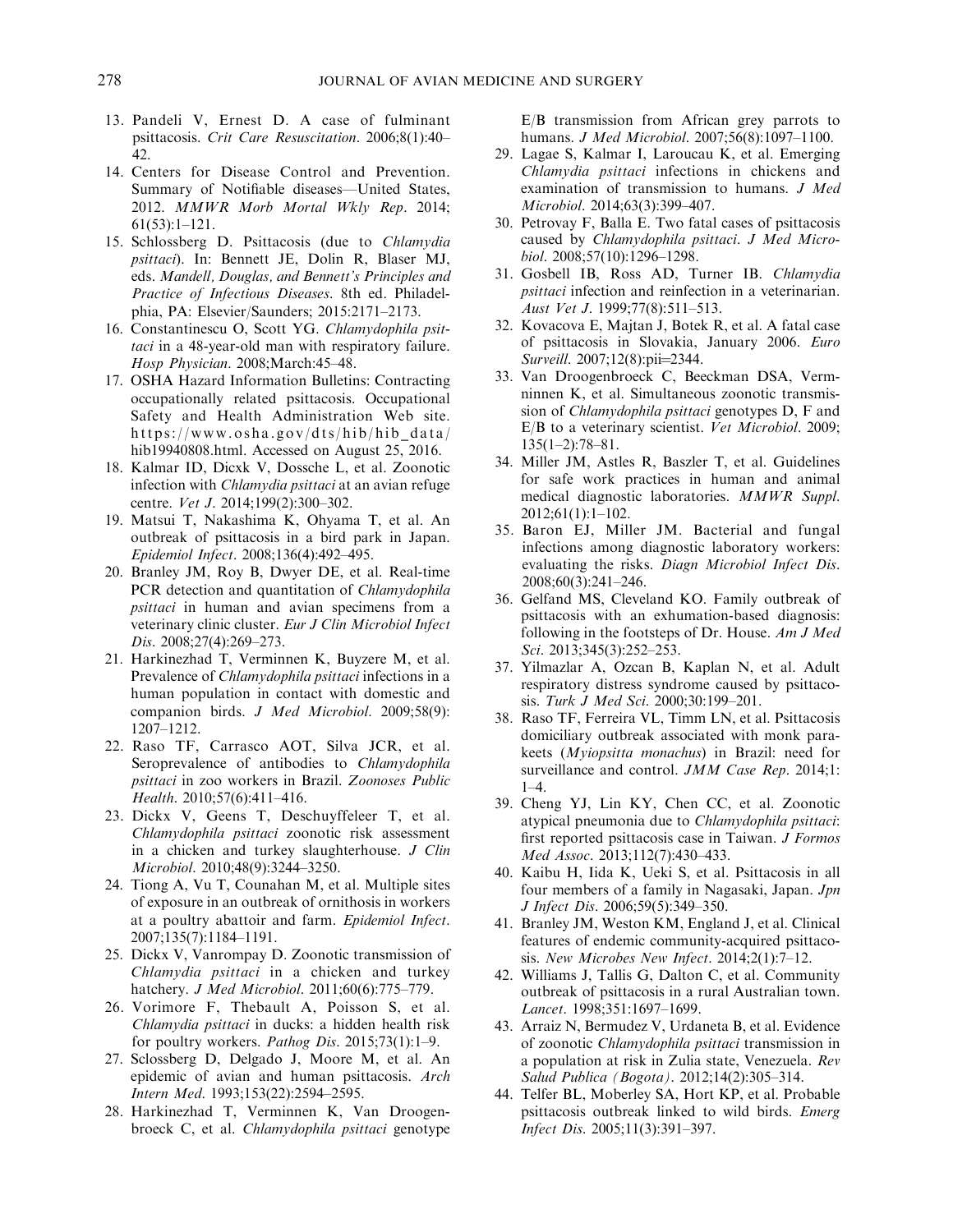- 45. Rehn M, Ringberg H, Runehagen A, et al. Unusual increase of psittacosis in southern Sweden linked to wild bird exposure, January to April 2013. Euro Surveill. 2013;18(19):pii=20478.
- 46. Magnino S, Haag-Wackernagel D, Geigenfeind I, et al. Chlamydial infections in feral pigeons in Europe: review of data and focus on public health implications. Vet Microbiol. 2009;135(1–2):54–67.
- 47. Haag-Wackernagel D, Moch H. Health hazards posed by feral pigeons. J Infect. 2004;48(4):307–313.
- 48. Belchior E, Barataud D, Ollivier R, et al. Psittacosis outbreak after participation in a bird fair, western France, December 2008. Epidemiol Infect. 2011;139(10):1637–1641.
- 49. Kaleta EF, Taday EM. Avian host range of Chlamydophila spp. based on isolation, antigen detection and serology. Avian Pathol. 2003;32(5): 435–462.
- 50. Teske L, Ryll M, Rubbenstroth D, et al. Epidemiological investigations on the possible risk of distribution of zoonotic bacteria through apparently healthy homing pigeons. Avian Pathol. 2013; 42(5):397–407.
- 51. Olsen B, Persson K, Broholm KA. PCR detection of Chlamydia psittaci in faecal samples from passerine birds in Sweden. Epidemiol Infect. 1998; 121(2):481–483.
- 52. Cong W, Huang SY, Zhang XX, et al. Chlamydia psittaci exposure in pet birds. J Med Microbiol. 2014;63(4):578–581.
- 53. Circella E, Pugliese N, Todisco G, et al. Chlamydia psittaci infection in canaries heavily infested by Dermanyssus gallinae. Exp Appl Acarol. 2011; 55(4):329–338,
- 54. Grade definitions. US Preventive Services Task Force Web site. http://www.uspreventiveservicestaskforce. org/Page/Name/grade-definitions. Accessed August 25, 2016.
- 55. Harris RP, Helfand M, Woolf SH, et al. Current methods of the U.S. Preventive Services Task Force: a review of the process. Am J Prev Med. 2001;20(suppl 3):21–35.
- 56. Beeckman DSA, Vanrompay DCG. Zoonotic Chlamydophila infections from a clinical perspective. Clin Microbiol Infect. 2009;15(1):11–17.
- 57. Herrmann B, Persson H, Jensen JK, et al. Chlamydophila psittaci in fulmars, the Faroe Islands. Emerg Infect Dis. 2006;12(2):330–332.
- 58. Henry K, Crossley K. Wild-pigeon-related psittacosis in a family. Chest. 1986;90(5):708–710.
- 59. Fraeyman A, Boel A, Van Vaerenbergh K, et al. Atypical pneumonia due to Chlamydophila psittaci: 3 case reports and review of literature. Acta Clin Belg. 2010;65(3):192–196.
- 60. Centers for Disease Control and Prevention. Summary of notifiable infectious diseases and conditions—United States, 2014. MMWR Morb Mort Wkly Rep. 2016;63(54):1–152.
- 61. Gacouin A, Revest M, Letheulle J, et al. Distinctive features between community-acquired pneu-

monia (CAP) due to Chlamydophila psittaci and CAP due to Legionella pneumophila admitted to the intensive care unit (ICU). Eur J Clin Microbiol Infect Dis. 2012;31(10):2713–2718.

- 62. Marrie, TJ. Community acquired pneumonia in the elderly. Clin Infect Dis. 2000;31(4):1066–1078.
- 63. Marrie TJ, Peeling RW, Reid T, et al, and the Canadian Community-Acquired Pneumonia Investigators. Chlamydia species as a cause of community-acquired pneumonia in Canada. Eur Respir J. 2003;21(5):779–784.
- 64. Charles PGP, Whitby M, Fuller AJ, et al, and the Australian CAP Study Collaboration. The etiology of community-acquired pneumonia in Australia: why penicillin plus doxycycline or a macrolide is the most appropriate therapy. Clin Infect Dis. 2008;46(10):1513–1521.
- 65. Berntsson E, Blomberg J, Lagergard T, et al. Etiology of community-acquired pneumonia in patients requiring hospitalization. Eur J Clin Microbiol. 1985;4(3):268–272.
- 66. Angulo FJ, Glaser CA, Juranek DD, et al. Caring for pets of immunocompromized persons. J Am Vet Med Assoc. 1994;205(12):1711–1718.
- 67. Glaser CA, Angulo FJ, Rooney JA. Animalassociated opportunistic infections among persons infected with the human immunodeficiency virus. Clin Infect Dis. 1994;18(1):14–24.
- 68. Gherman RB, Leventis LL, Miller RC. Chlamydial psittacosis during pregnancy: a case report. Obstet Gynecol. 1995;86(4 Pt 2):648–650.
- 69. Hyde SR, Benirschke K. Gestational psittacosis: case report and literature review. Mod Pathol. 1997;10(6):602–607.
- 70. Khatib R, Thirumoorthi MC, Kelly B, Grady KJ. Severe psittacosis during pregnancy and suppression of antibody response with early therapy. Scand J Infect Dis. 1995;27(5):519-521.
- 71. Hughes C, Maharg P, Rosario P, et al. Possible nosocomial transmission of psittacosis. Infect Control Hosp Epidemiol. 1997;18(3):165–168.
- 72. Wallensten A, Fredlund H, Runehagen A. Multiple human-to-human transmission from a severe case of psittacosis, Sweden, January–February 2013. Euro Surveill. 2014;19(42):pii=20937.
- 73. Ito I, Ishida T, Mishima M, et al. Familial cases of psittacosis: possible person-to person transmission. Intern Med. 2002;41(7):580–583.
- 74. McGuigan CC, McIntyre PG, Templeton K. Psittacosis outbreak in Tayside, Scotland, December 2011 to February 2012. Euro Surveill. 2012;  $17(22):pii=20186$ .
- 75. Siegel JD, Rhinehart E, Jackson M, et al, and the Healthcare Infection Control Practices Advisory Committee. 2007 Guideline for isolation precautions: preventing transmission of infectious agents in healthcare settings. Centers for Disease Control and Prevention Web site. http://www.cdc.gov/ hicpac/pdf/isolation/Isolation2007.pdf. Accessed October 8, 2016.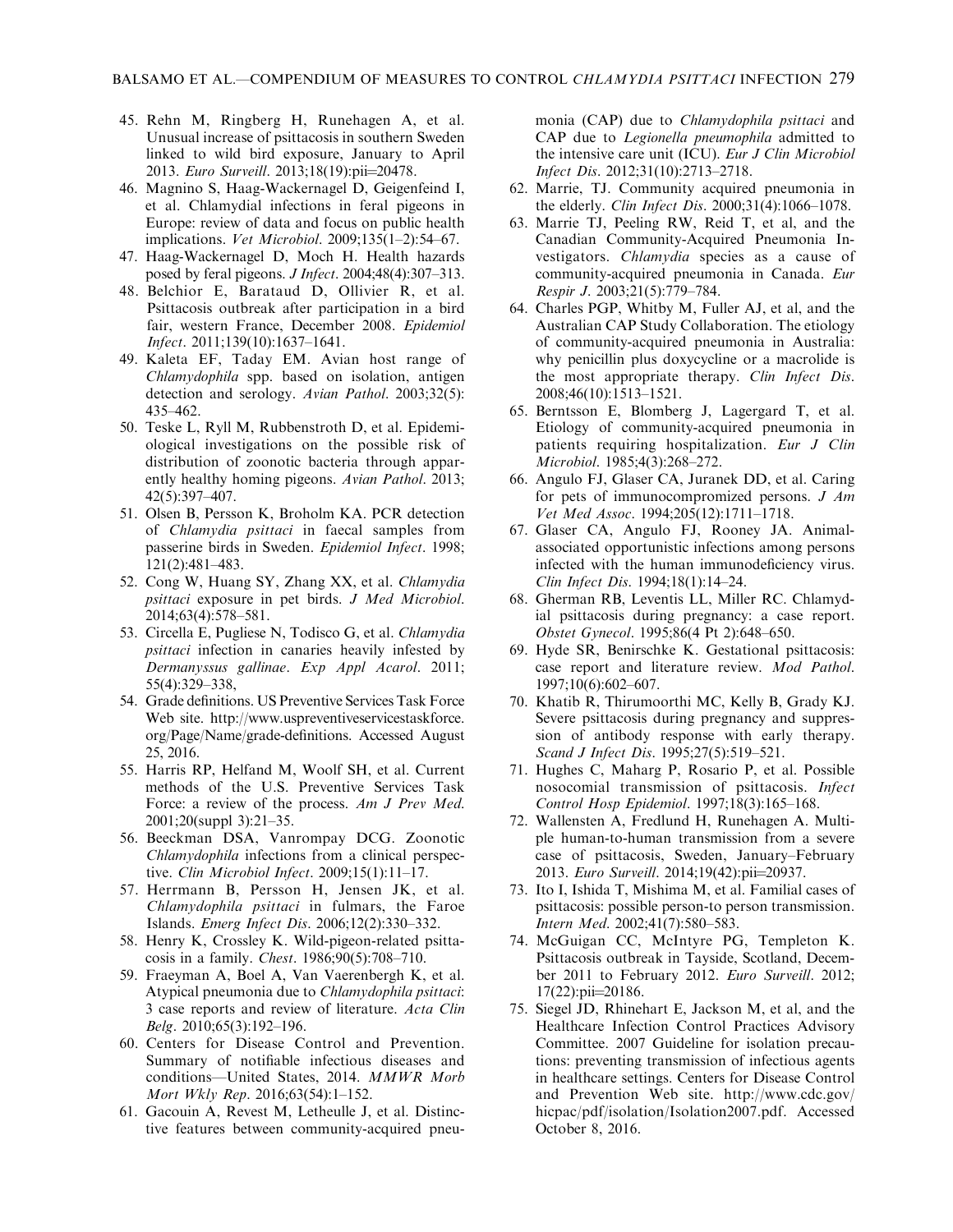- 76. Yung AP, Grayson ML. Psittacosis—A review of 135 cases. Med J Aust. 1988;148(5):228–233.
- 77. Dunnahoo GL, Hampton, BC. Psittacosis: occurrence in the United States and report of 97 percent mortality in a shipment of birds while under quarantine. Public Health Rep. 1945;60(13):354– 357.
- 78. Zucca F, Bertoni F. Chlamydia or not Chlamydia, that is the question: which is the microorganism associated with MALT lymphomas of the ocular adnexa? J Natl Cancer Inst. 2006;98(19):1348–1349.
- 79. Schinkel AFL, Bax JJ, van der Wall EE, et al. Echocardiographic follow-up of Chlamydia psittaci myocarditis. Chest. 2000;117:1203–1205.
- 80. Dean D, Shama A, Schachter J, et al. Molecular identification of an avian strain of Chlamydia psittaci causing severe keratoconjunctivitis in a bird fancier. Clin Infect Dis. 1995;20(4):1179–1185.
- 81. Lanham JG, Doyle DV. Reactive arthritis following psittacosis. Br J Rheumatol. 1984;23(5):225– 226.
- 82. Birkhead JS, Apostolov K. Endocarditis caused by a psittacosis agent. Br Heart J. 1974;36(7):728–731.
- 83. Levison DA, Guthrie W, Ward C, et al. Infective endocarditis as part of psittacosis. Lancet. 1971;2: 844–847.
- 84. Carr-Locke DL, Mair HJ. Neurological presentation of psittacosis during a small outbreak in Leicestershire. Br Med J. 1976;2:853–854.
- 85. Persson K, Boman J. Comparison of five serologic tests for diagnosis of acute infections by Chlamydia pneumoniae. Clin Diagn Lab Immunol. 2000;7(5): 739–744.
- 86. Bourke SJ, Carrington D, Frew CE, et al. Serological cross-reactivity among chlamydial strains in a family outbreak of psittacosis. J Infect. 1989;19(1):41–45.
- 87. Mitchell SL, Wolff BJ, Thacker WL, et al. Genotyping of Chlamydophila psittaci by real-time PCR and high-resolution melt analysis. J Clin Microbiol. 2009;47(1):175–181.
- 88. Menard A, Clerc M, Subtil A, et al. Development of a real-time PCR for the detection of Chlamydia psittaci. J Med Microbiol. 2006;55(4):471–473.
- 89. US Department of Health and Human Services, Public Health Service, Centers for Disease Control and Prevention, National Institutes of Health. Chlamydia psittaci (Chlamydophila psittaci), C. trachomatis, C. pneumonia (Chlamydophila pneumoniae). In: Biosafety in Microbiological and Biomedical Laboratories. 5th ed. Washington, DC: US Dept of Health and Human Services; Revised December 2009. HHS publication (CDC) 21-1112:131–133.
- 90. Chlamydophila psittaci, pathogen safety data sheetinfectious substances. Public Health Agency of Canada Web site. http://www.phac-aspc.gc.ca/ lab-bio/res/psds-ftss/chlamydophila-psittaci-eng. php. Updated April 30, 2012. Accessed September 21, 2016.
- 91. Chlamydia psittaci molecular detection. Centers for Disease Control and Prevention Web site. https:// www.cdc.gov/laboratory/specimen-submission/ detail.html?CDCTestCode=CDC-10153. Updated June 21, 2016. Accessed January 31, 2017.
- 92. Mandell LA, Wunderink RG, Anzueto A, et al. Infectious Diseases Society of America/American Thoracic Society consensus guidelines on the management of community-acquired pneumonia in adults. Clin Infect Dis. 2007;44(suppl 2):S27– S72. doi: 10.1086/511159.
- 93. Committee on Infectious Diseases, American Academy of Pediatrics. Tetracyclines. In: Kimberlin DW, Brady MT, Jackson MA, et al., eds. Red Book: 2015 Report of the Committee on Infectious Diseases. 30th ed. Elk Grove Village, IL: American Academy of Pediatrics; 2015:873.
- 94. Kline JM, Wietholter JP, Kline VT, et al. Pediatric antibiotic use: a focused review of fluoroquinolones and tetracyclines. US Pharm. 2012;37(8):56– 59.
- 95. Tetracycline group in children. In: Second meeting of the subcommittee of the Expert Committee on the selection and use of Essential medicine. Geneva, Switzerland, September 29-October 3, 2008. World Health Organization Web site. http://www.who. int/selection\_medicines/committees/subcommittee/ 2/tetracycline\_rev.pdf. Accessed August 25, 2016.
- 96. Roberts JP, Grimes JE. Chlamydia shedding by four species of wild birds. Avian Dis. 1978;22(4): 698–706.
- 97. Rodolakis A, Mohamad KY. Zoonotic potential of Chlamydophila. Vet Microbiol. 2010;140(3–4): 382–391.
- 98. Flammer K. Chlamydia. In: Altman RB, Clubb SL, Dorrestein GM, et al., eds. Avian Medicine and Surgery. Philadelphia, PA: Saunders; 1997:364– 379.
- 99. Longbottom D, Coulter L. Animal chlamydioses and zoonotic implications. *J Comp Pathol.* 2003; 128(4):217–244.
- 100. Deschuyffeleer T, Tyberghien L, Dickx V, et al. Risk assessment and management of Chlamydia psittaci in poultry processing plants. Ann Occup Hyg. 2012;56(3):340–349.
- 101. Fudge A. A review of methods to detect Chlamydia psittaci in avian patients. J Avian Med Surg. 1997; 11(3):153–167.
- 102. Andersen AA, Vanrompay D. Avian chlamydiosis. Rev Sci Tech. 2000;19(2):396–404.
- 103. Guzman DSM, Diaz-Figueroa O, Tully T Jr, et al. Evaluating 21-day doxycycline and azithromycin treatments for experimental Chlamydophila psittaci infection in cockatiels (Nymphicus hollandicus). J Avian Med Surg. 2010;24(1):35–45.
- 104. State regulations for importing animal. US Department of Agriculture, Animal and Plant Health Inspection Service Web site. https://www.aphis. usda.gov/aphis/pet-travel. Accessed August 25, 2016.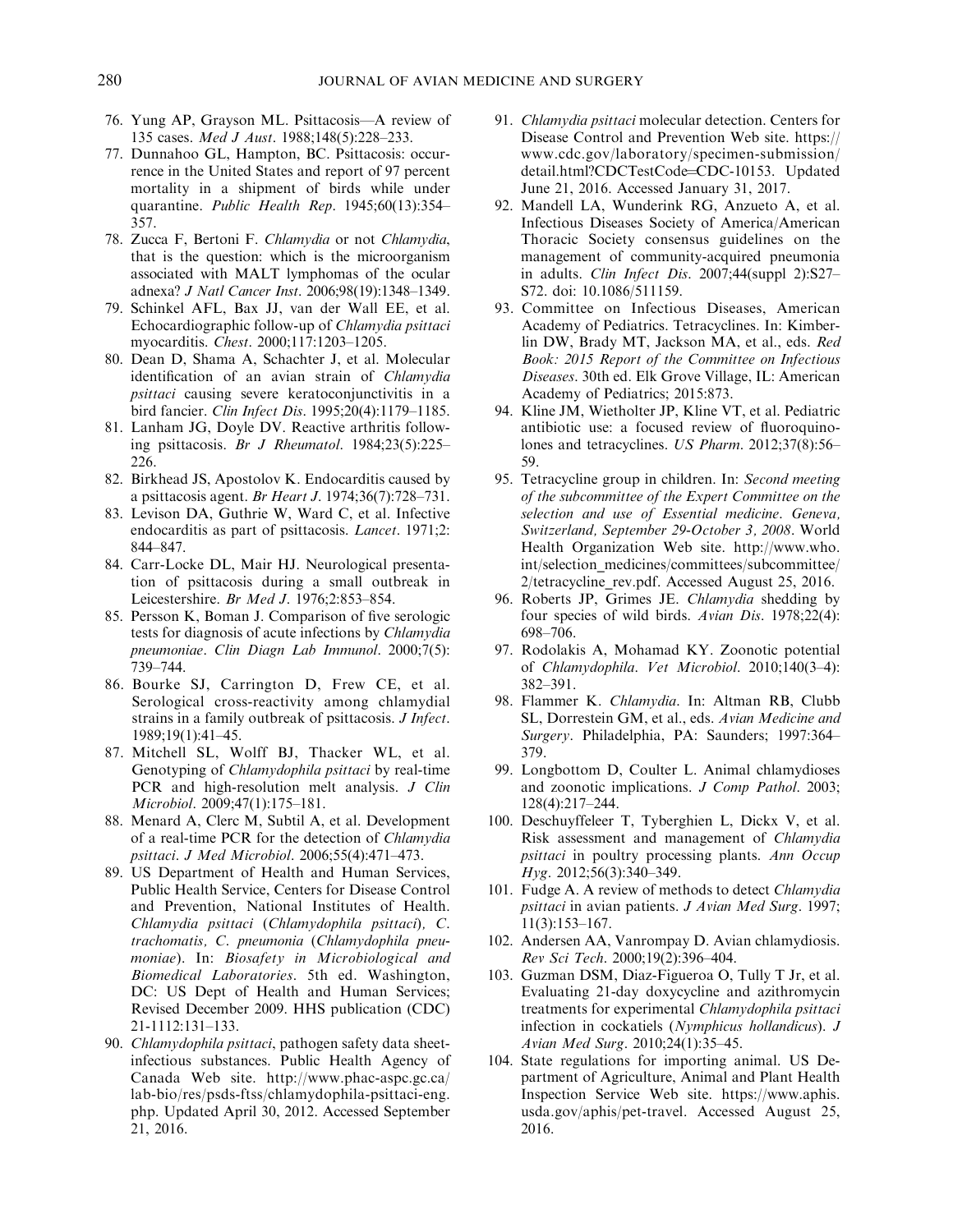- 105. Model aviculture program (MAP). MAP Web site. http://www.modelaviculture.org. Accessed August 25, 2016.
- 106. Psittacosis avian chlamydiosis. Zoonotic Disease Prevention Series. Pet Industry Joint Advisory Council Web site. http://pijac.org/sites/default/ files/pdfs/FLYERPsittacosis110614.pdf. Accessed August 25, 2016.
- 107. Association of Zoos and Aquariums Web site. https://www.aza.org. Accessed August 25, 2016.
- 108. Carlier L, Kempf M, Aaziz R, et al. A severe case of pneumopathy in a duck breeder due to Chlamydia psittaci diagnosed by 16S rDNA sequencing. JMM Case Rep. 2014;1(3):1-5. doi: 10.1099/jmmcr.0.001537.
- 109. Crosse B. Psittacosis: a clinical review. J Infect. 1990;21(3):251–259.
- 110. Davies A, Collins T. Respiratory Chlamydia: the management of an outbreak. Public Health. 1995; 109(3):207–211.
- 111. Verminnen K, Duquenne B, Keukeleire D, et al. Evaluation of a Chlamydophila psittaci infection diagnostic platform for zoonotic risk assessment. J Clin Microbiol. 2007;46(1):281–285.
- 112. Dovč A, Slavec B, Lindtner-Knific R, et al. Study of Chlamydophila psittaci outbreak in budgerigars. Bull Vet Inst Pulawy. 2007;51:343–346.
- 113. Heddema ER, ter Sluis S, Buys JA, et al. Prevalence of Chlamydophila psittaci in fecal droppings from feral pigeons in Amsterdam, The Netherlands. Appl Environ Microbiol. 2006;72(6): 4423–4425.
- 114. Geigenfeind I, Vanrompay D, Haag-Wackernagel D. Prevalence of Chlamydia psittaci in the feral pigeon population of Basel, Switzerland. J Med Microbiol. 2012;61(2):261–265.
- 115. Theunissen HJ, Lemmens-den Toom NA, Burggraaf A, et al. Influence of temperature and relative humidity on the survival of Chlamydia pneumoniae in aerosols. Appl Environ Microbiol. 1993;59(8): 2589–2593.
- 116. Williams CJ, Scheftel JM, Elchos BL, et al. Compendium of veterinary standard precautions for zoonotic disease prevention in veterinary personnel: National Association of State Public Health Veterinarians Veterinary Infection Control Committee. J Am Vet Med Assoc. 2015;247(11): 1252–1277.
- 117. Centers for Disease Control. Human psittacosis linked to a bird distributor in Mississippi— Massachusetts and Tennessee, 1992. MMWR Morb Mortal Wkly Rep. 1992;41(42):794–797.
- 118. de Freitas Raso T, Godoy SN, Milanelo L, et al. An outbreak of chlamydiosis in captive bluefronted Amazon parrots (Amazona aestiva) in Brazil. J Zoo Wildl Med. 2004;35(1):94–96.
- 119. Van Loock M, Verminnen K, Messmer TO, et al. Use of a nested PCR-enzyme immunoassay with an internal control to detect Chlamydophila psittaci in turkeys. BMC Infect Dis. 2005;5:76.
- 120. Jencek JE, Beaufrère H, Tully TN, et al. An outbreak of Chlamydophila psittaci in an outdoor colony of Magellanic penguins (Spheniscus magellanicus). J Avian Med Surg. 2012;26(4):225–231.
- 121. Designated and acting state public health veterinarians, 2016. National Association of State Public Health Veterinarians Web site. http://www. nasphv.org/documents.html. Accessed August 25, 2016.
- 122. Psittacosis human case report form. National Association of State Public Health Veterinarians Web site. http://www.nasphv.org/documentsCompendia Psittacosis.html. Accessed August 25, 2016.
- 123. Avian chlamydiosis report form. National Association of State Public Health Veterinarians Web site. http://www.nasphv.org/documentsCompendia Psittacosis.html. Accessed April, 4 2016.
- 124. Sehulster LM, Chinn RYW, Arduino MJ, et al. Guidelines for environmental infection control in health-care facilities: recommendations from CDC and the Healthcare Infection Control Practices Advisory Committee (HICPAC). Chicago, IL: American Society for Healthcare Engineering/ American Hospital Association; 2004. Centers for Disease Control Web site. http://www.cdc.gov/ hicpac/pdf/guidelines/eic\_in\_HCF\_03.pdf. Accessed October 30, 2016.
- 125. American Society of Heating, Refrigerating, and Air-Conditioning Engineers, Inc. Ventilation of Health Care Facilities. Atlanta, GA: ASHRAE; 2008. ASHRAE technical report BSR/ASH-RAE/ASHE Standard 170-2008.
- 126. Wild Bird Conservation Act, 16 USC §4901-4916 (2004). US Fish and Wildlife Service Web site. http://www.fws.gov/le/USStatutes/WBCA.pdf. Accessed August 25, 2016.
- 127. Importation of certain animals, birds, fish, and poultry, and certain animal, bird, and poultry products; requirements for means of conveyance and shipping containers. Subpart A—birds. Code of Federal Regulations. 9 CFR §93. 2010:396–422. http://www.gpo.gov/fdsys/granule/CFR-2012-title9 vol1/CFR-2012-title9-vol1-part93/content-detail. html. Accessed August 25, 2016.
- 128. Thomson NR, Yeats C, Bell K, et al. The Chlamydophila abortus genome sequence reveals an array of variable proteins that contribute to interspecies variation. Genome Res. 2005;15(5):629–640.
- 129. Wolff BJ, Morrison SS, Pest D, et al. Chlamydia psittaci comparative genomics reveals intraspecies variations in the putative outer membrane and type III secretion system genes. Microbiology. 2015;161(7):1378–1391.
- 130. Suchland RJ, Sandoz KM, Jeffrey BM, et al. Horizontal transfer of tetracycline resistance among Chlamydia spp. in vitro. Antimicrob Agents Chemother. 2009;53(11):4604–4611.
- 131. Powers L, Flammer K, Papich M. Preliminary investigation of doxycycline plasma concentration in cockatiels (Nymphicus hollandicus) after admin-